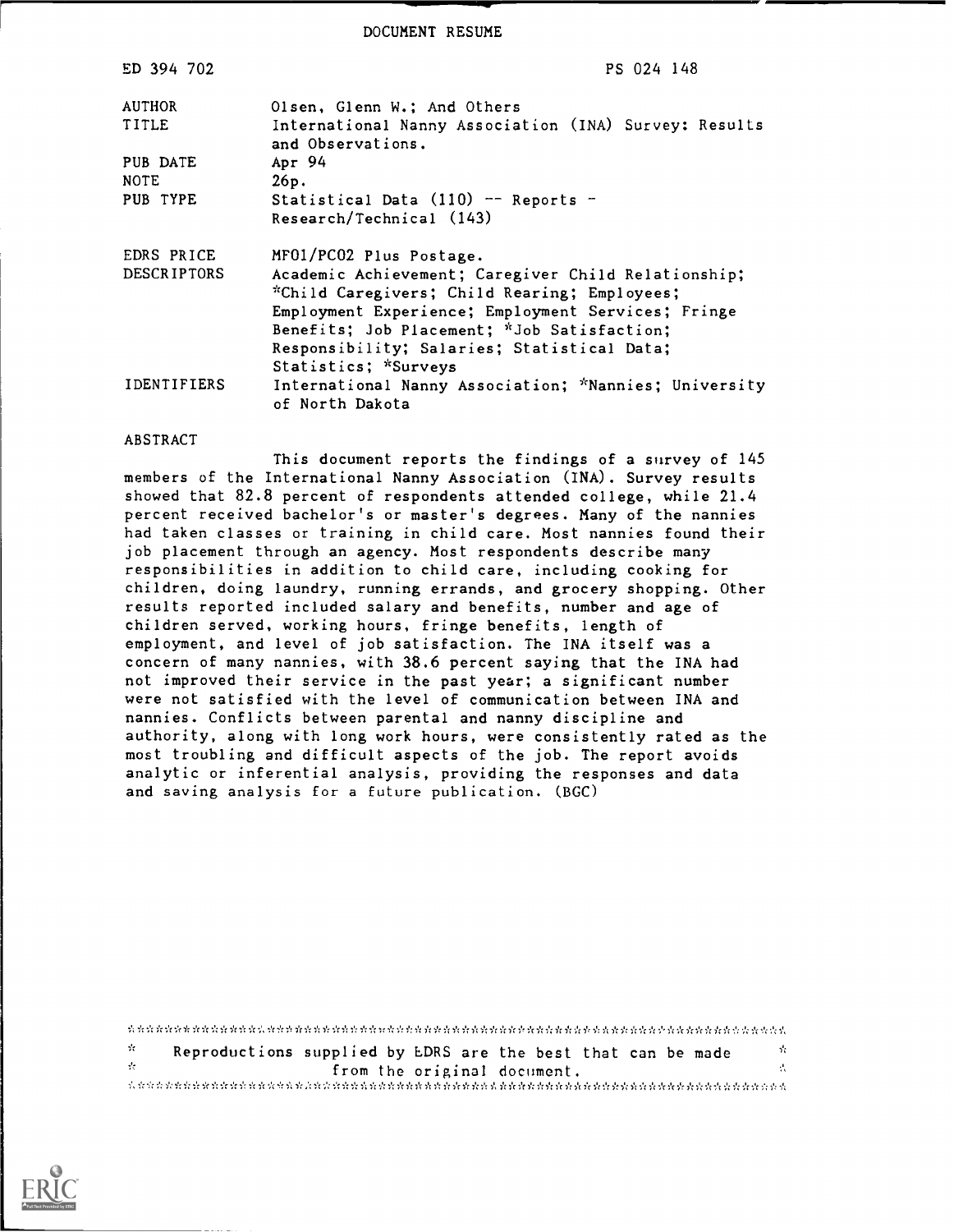

International Nanny Association (INA) Survey:

Results and Observations

Glenn W. Olsen, Ph.D., Early Childhood Education Cathie A. Weissman, Ed.S., Research Methodology John H. Hoover, Ph.D., Special Education The University of North Dakota

Send inquiries to:

Dr. Glenn W. Olsen Center for Teaching and Learning Box 7189 University of North Dakota Grand Forks, ND 58202

 $\begin{split} \mathcal{O}(2^3) & = 2\sqrt{2} \left( \frac{1}{2} \right) + \mathcal{O}(2^3) + \mathcal{O}(2^3) + \mathcal{O}(2^3) \end{split}$  $\alpha$  , and  $\alpha$  , and  $\alpha$ 

Sienn W. Visen<br>Cathic A. Weissma  $20\mu v$  H. Hoover

 $\begin{array}{l} \displaystyle \left\{ \left( \left( \mathbf{d} \cdot \mathbf{g} \right) \right) \right\} = \left( \left( \mathbf{f} \cdot \mathbf{g} \right) \right) \left( \left( \mathbf{f} \cdot \mathbf{g} \right) \right) \\ \displaystyle \left( \left( \left( \mathbf{f} \right) \right) \right) \left( \mathbf{g} \right) \left( \left( \mathbf{f} \right) \right) \left( \left( \left( \mathbf{f} \right) \right) \right) \right) \left( \left( \mathbf{f} \right) \right) \left( \left( \mathbf{f} \right) \right) \right$ 

 $\mathcal{O}^{\mathbb{C}}$  )

 $\begin{pmatrix} 1 & 1 \\ 0 & 1 \end{pmatrix}$ 

 $\hat{\phi}_{\text{max}}^{(i)} = \frac{1}{2} \hat{\phi}_{\text{max}}^{(i)}$ 

GEST COPY AVAILABLE

 $\left\langle \cdot \right\rangle$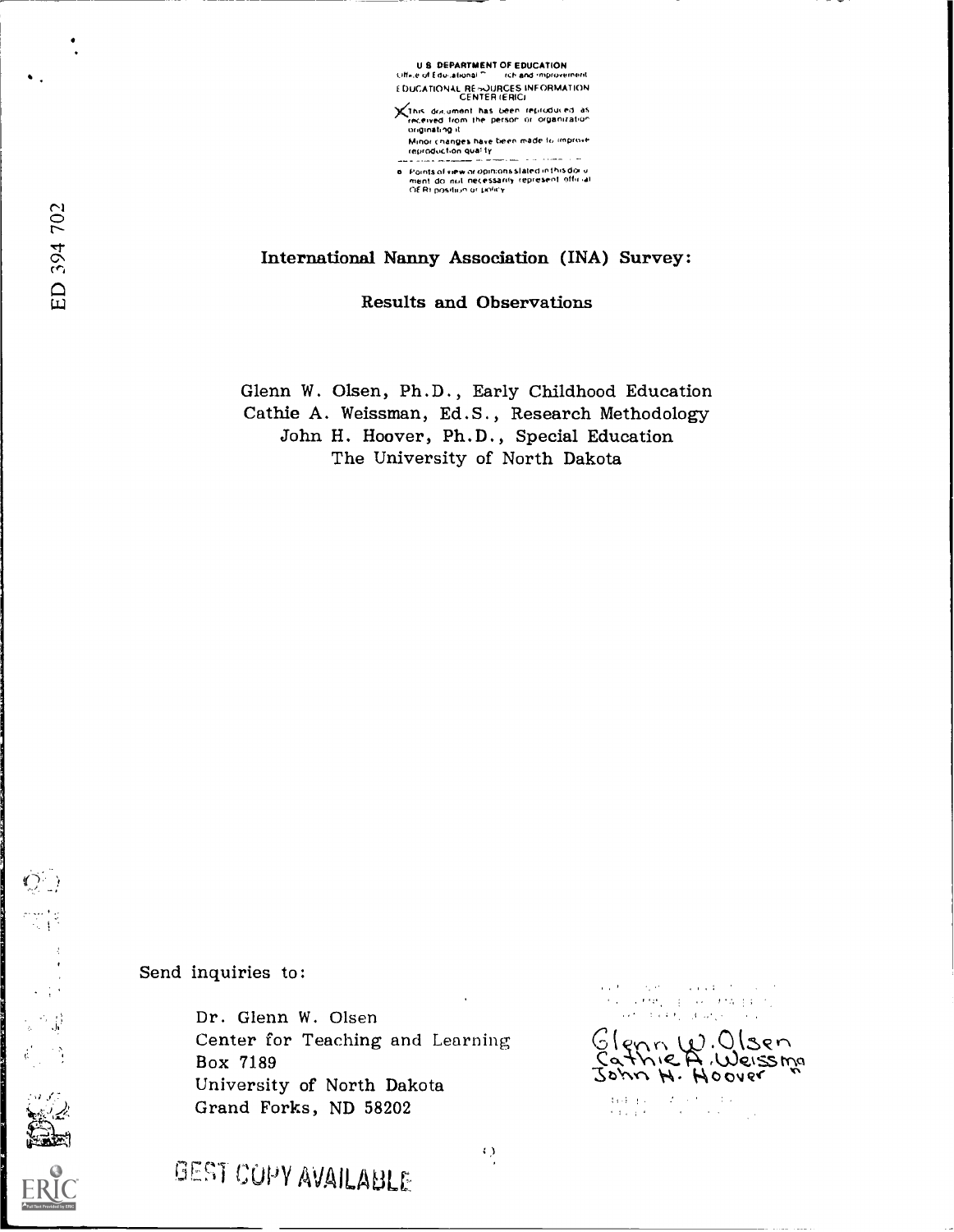#### Introduction

This report is a result of a survey of nannies who are members in the International Nanny Association (INA). The INA Board of Directors provided the researchers with the names and addresses of the 280 nannies in their organization. A survey instrument was developed by the researchers and sent to the INA Board of Directors for suggestions and comments. The research instrument was refined, after the INA Board of Directors' input and suggestions from former nannies. The survey was sent out in April, 1993. The Bureau of Educational Services and Research, University of North Dakota, was contracted to send the surveys and tabulate the results. The tabulations were completed in July of 1993 from a return rate of 51.7%, with 145 returned of 280 sent out. The surveys were returned over a 3 month period.

The analysis of data in the following pages is a preliminary attempt to focus on issues which, in our judgment, are of immediate interest to INA members. In addition, we intended to globally characterize the state of affairs for nanny members of the organization. Thus, this report will deal in generalities and initial impressions. In light of these generic findings and post research on the experiences of nannies, more specific analyses will be undertaken in the future. We solicit more detailed and analytic questions from INA members. These may be addressed via the data set represented here or via future partnership between the INA and the University of North Dakota.

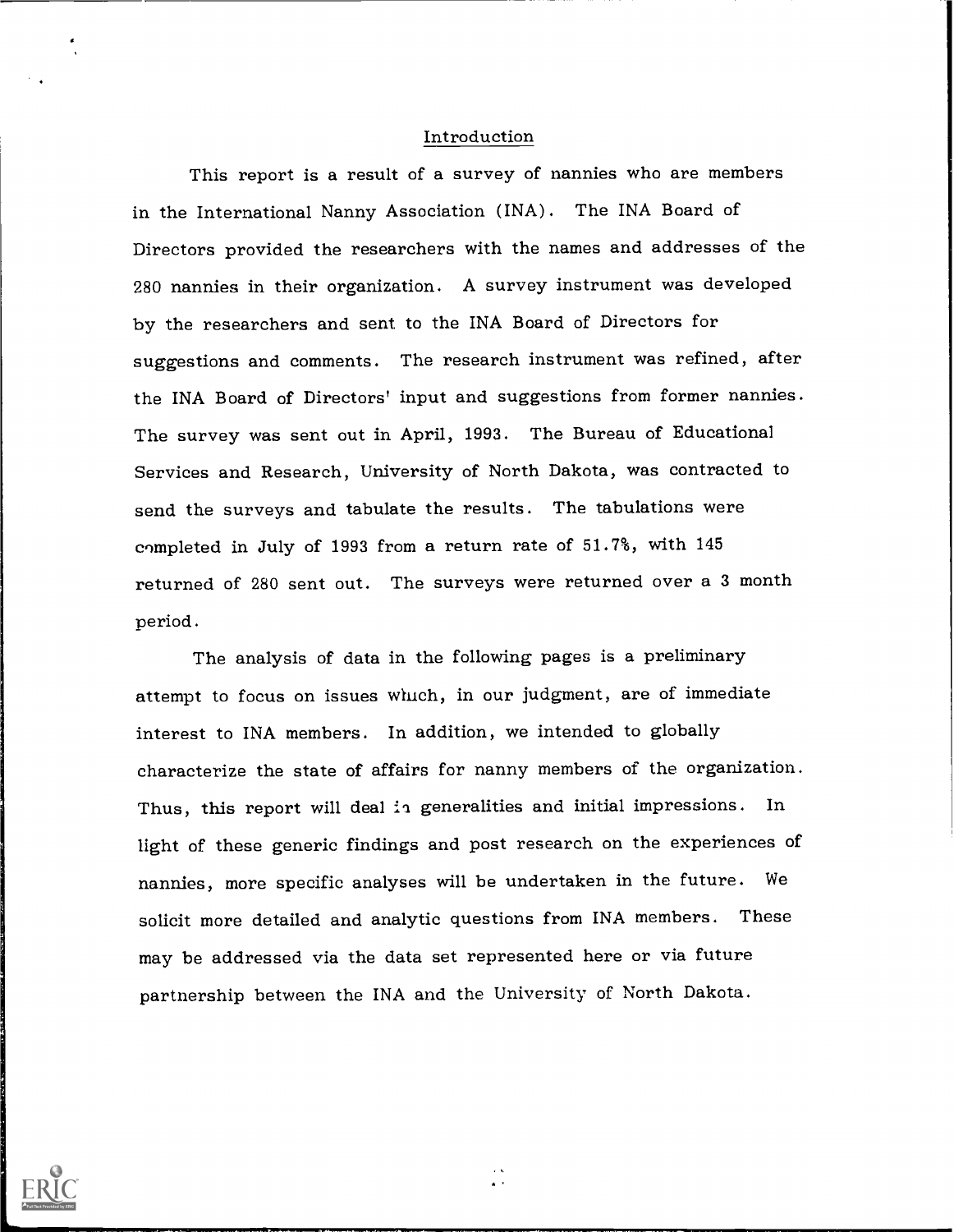#### Demographics

As would be expected, nearly all respondents (144/145; 99.3%) were female. The majority of respondents, 50.7%, were <sup>28</sup> years old or older. However, 35.1% ranged in age from 21-25. Nearly all responding nannies were age 21 or over (95.1%).

## Education

The results of the survey showed that 82.8% of the respondents had gone to college, although only  $21.4%$  (n = 31) had received bachelor's or master's degrees. The 31 degrees were distributed across disciplines as shown in Table 1:

|  |  |  |  | Table 1. Distribution of graduating respondents' majors $(n = 31)$ . |  |  |  |  |  |
|--|--|--|--|----------------------------------------------------------------------|--|--|--|--|--|
|--|--|--|--|----------------------------------------------------------------------|--|--|--|--|--|

| Degree Area                       | $\underline{n}$  | $\frac{6}{6}$ |
|-----------------------------------|------------------|---------------|
| Early Childhood/Child Development | 9                | 28            |
| Elementary Education              | 7                | 22            |
| History                           | $\boldsymbol{3}$ | 10            |
| Social Work                       | $\boldsymbol{2}$ | 6             |
| Nursing                           | $\boldsymbol{2}$ | 6             |
| English                           | $\overline{2}$   | 6             |
| Other                             | 7                | 22            |
|                                   |                  |               |

Degrees representing 5% or less of the sample were Psychology, Math, Business, Music, Special Education, Law, and Library Science.

Those that hadn't finished their post-secondary training left educational programs for a variety of reasons, with lack of money being number one (20%) followed by family or personal problems (10%).

 $^\star$   $^\star$ 

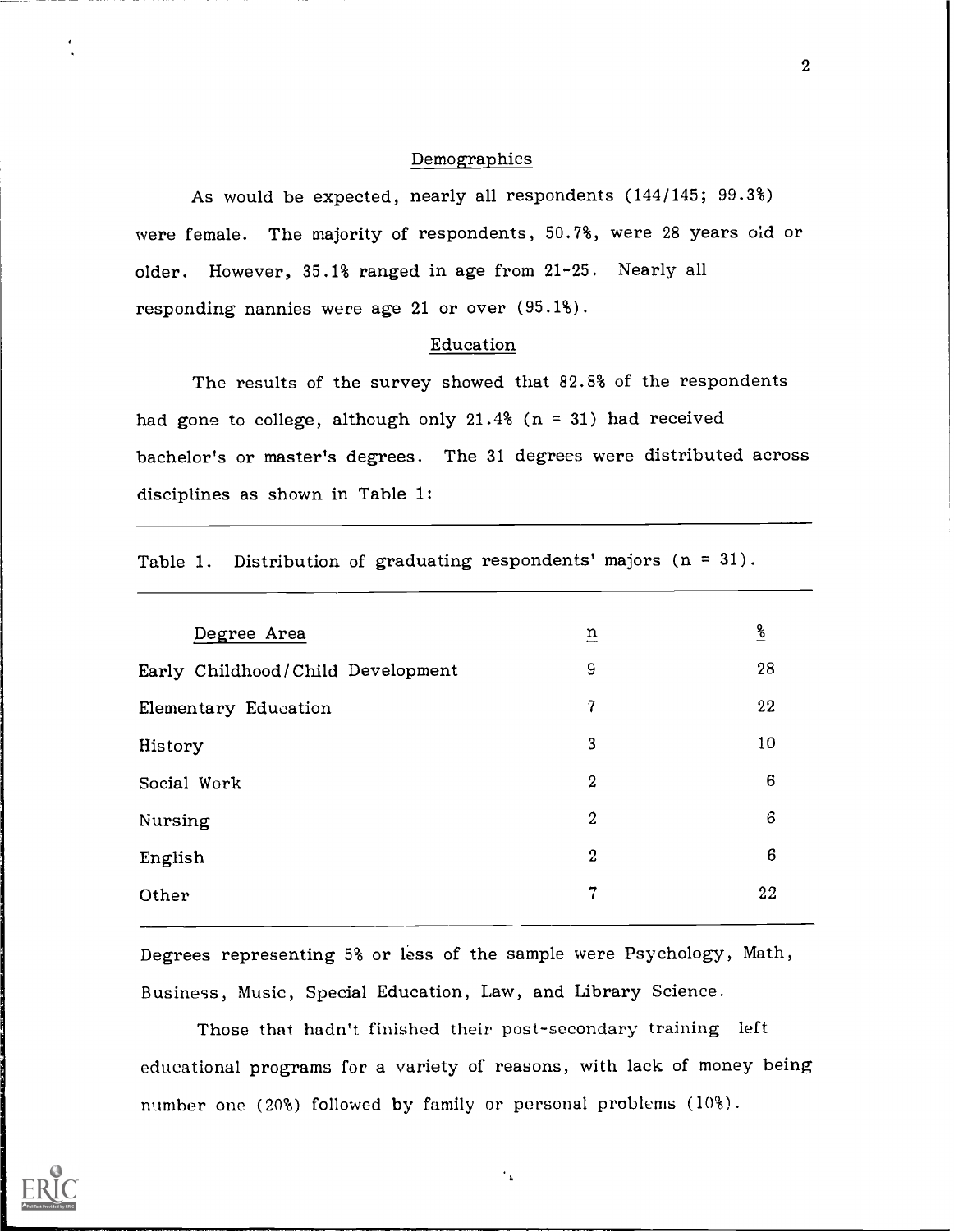Interestingly, however, about 10% ( $n = 14$ ) were continuing their college education while employed as a nanny.

## Classes or Training in Child Care

Many respondents had completed a variety of classes and/or training in child care, either in high school or at the post-secondary level. The specifics of child-care training are enumerated in Table 2.

Table 2. Specific training in child care by category  $(n = 89)$ .

| Category                                                                               | $\overline{\mathbf{n}}$ | $\frac{6}{5}$ |  |
|----------------------------------------------------------------------------------------|-------------------------|---------------|--|
| 3-6 mo. child care or nanny<br>training at vocational technical<br>schools or colleges | 25                      | 17.2          |  |
| One-year child care diploma                                                            | 8                       | 5.5           |  |
| Assoc. degree in child care                                                            | 13                      | 9.0           |  |
| Private Nanny Training Agency                                                          | 19                      | 13.1          |  |
| Bachelor's or master's degree                                                          | 24                      | 16.6          |  |

#### Salary and Benefit Issues

Eighty-nine percent of the respondents were currently employed as a nanny and the weekly salaries ranged from \$132 to \$600 with a median of \$280.00 and a mean of \$291.22. The lowest quartile's salary range was \$132-\$220 while those in the next quartile ranged from \$225- \$280. The range for the 50th to 75th quartile was \$283-\$340. Salaries of those in the top quartile ranged from \$350 to \$600.

Most respondents (76.6%) had payroll (social security) taxes deducted from their paychecks. However, employers of  $17.2$ %, or  $25$ ,

 $\frac{1}{2}$ 

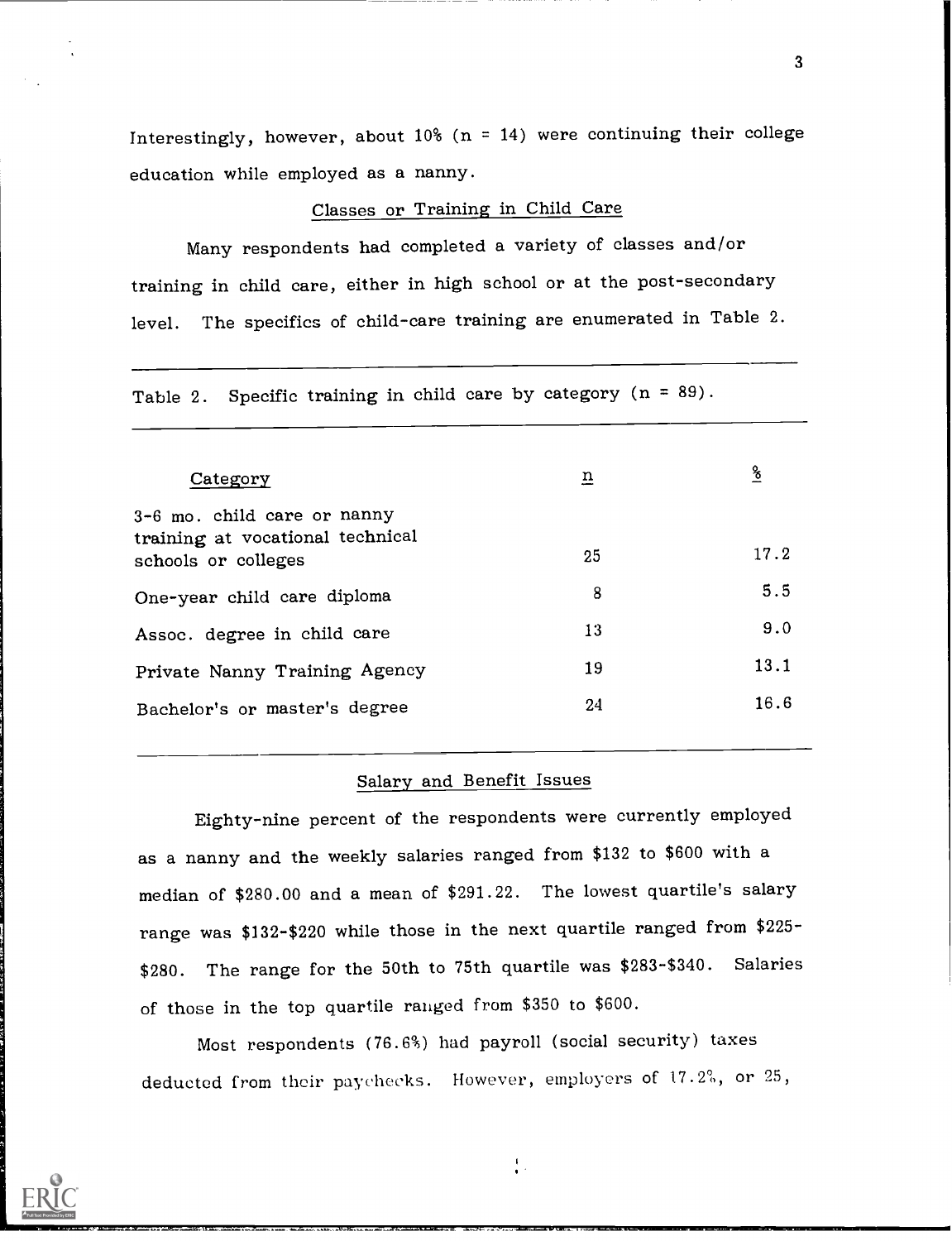respondents did deduct any social security from nannies' paychecks. The figure represents a significant number of families which easily could experience the "Zoe Baird" problem.

#### Live In - Live Out

4

About 59% of the nannies lived in, while 31.7% lived out. An additional 8.3% of the respondents did both. Usually, this latter living arrangement was one in which the nanny lived in during the week and lived out weekends.

#### Agencies

Most responding nannies (70.1%;  $n = 101$ ) found their placement through an agency, while another  $12.5%$  (n = 18) found their family through informal contacts, such as friends. Only  $10.4\%$  (n = 15) of the nannies answered an ad directly, while  $1.4\%$  (n = 2) placed their own ads in papers.

#### Children Served

Seventy-six percent of respondents ( $n = 11$ ) cared for one or two children while  $16.7\%$  (n = 24) cared for three. Only  $6.3\%$  (n = 9) of the respondents took care of four or five childien and one nanny was responsible for seven children  $(0.7%)$ . The age of the children under the nanny's care ranged from newborns to 12. Children from newborn to age 5 represented 90% ( $n = 127$ ) of those children cared for by responding nannies, with the largest percent (2.8%; n = 42) taking care of infants and 28.4% (n = 42) taking care of two year olds (n = 40). Only 9.1% (n = 13) of the nanny respondents provided care for children of more than one family or in a shared nanny situation. Eleven percent  $(n = 16)$  of respondents reportedly took care of a child



 $\mathfrak{f}$ .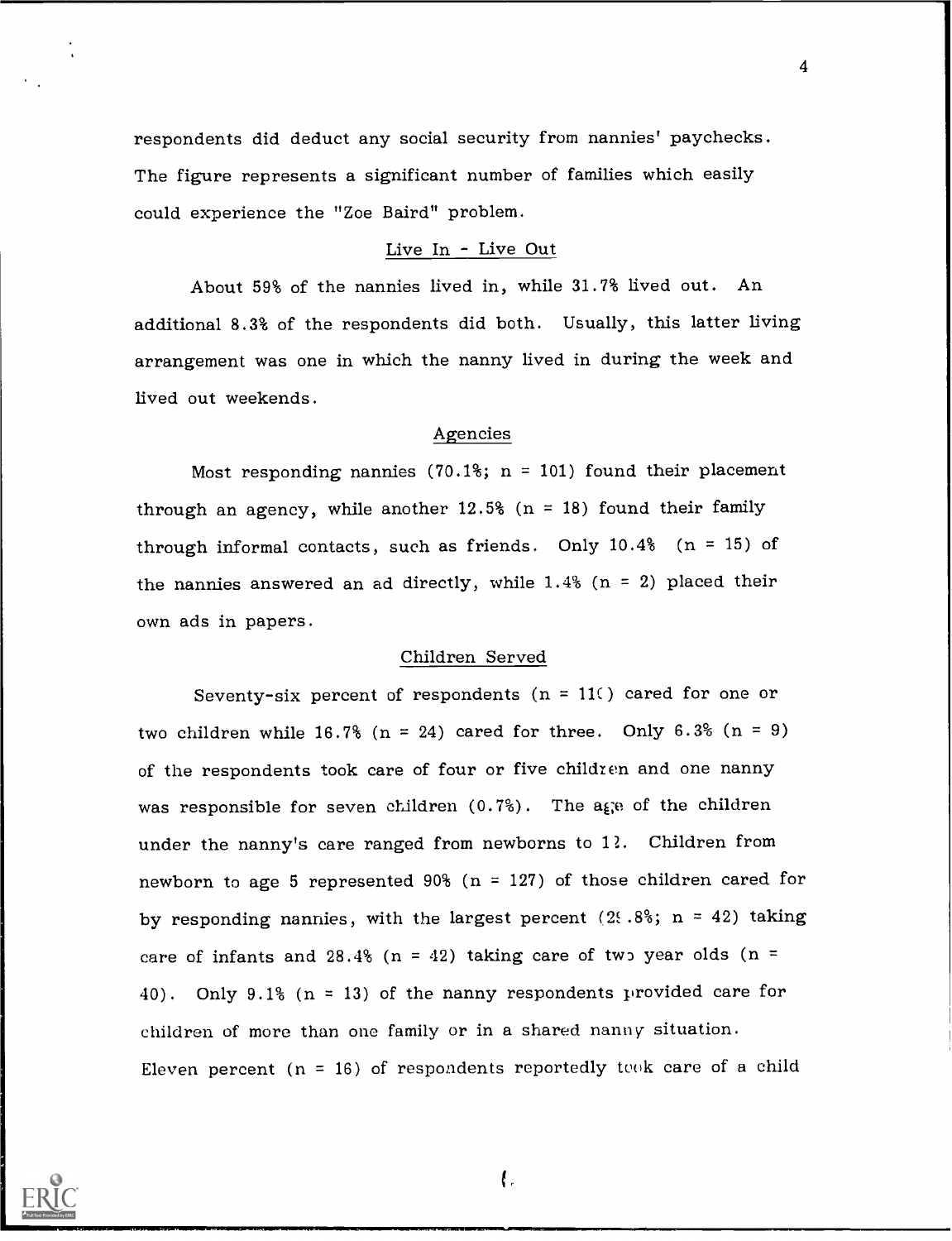with special needs and only two nannies served as a "companion" to an elderly person.

#### Working Hours

The hours per week worked by nannies ranged from 10 to 75. However, 81.2% ( $n = 121$ ) of nannies worked 42 hours or more with more than half working over 50 hours  $(53.1\text{m/s})$ ; n = 68). Nearly a third of sampled nannies worked 60 hours or more per week (26%;  $f = 35$ ).

The majority of nannies (89.5%;  $n = 128$ ) worked five days a week, while 5.6% ( $n = 8$ ) worked four days per week and 3.5% ( $n = 5$ ) worked six days. One nanny reported working every day. Although 57.6% ( $n = 83$ ) of the nannies always received compensation for extra work, another  $42.4\%$  (n = 61) were occasionally or never compensated.

## Fringe Benefits

The frequency and percent of respondents reporting selected fringe benefits are shown by descending order of frequency in Table 3. Note that percents will add to over 100 because respondents were invited to indicate all that applied and many identified multiple benefits.

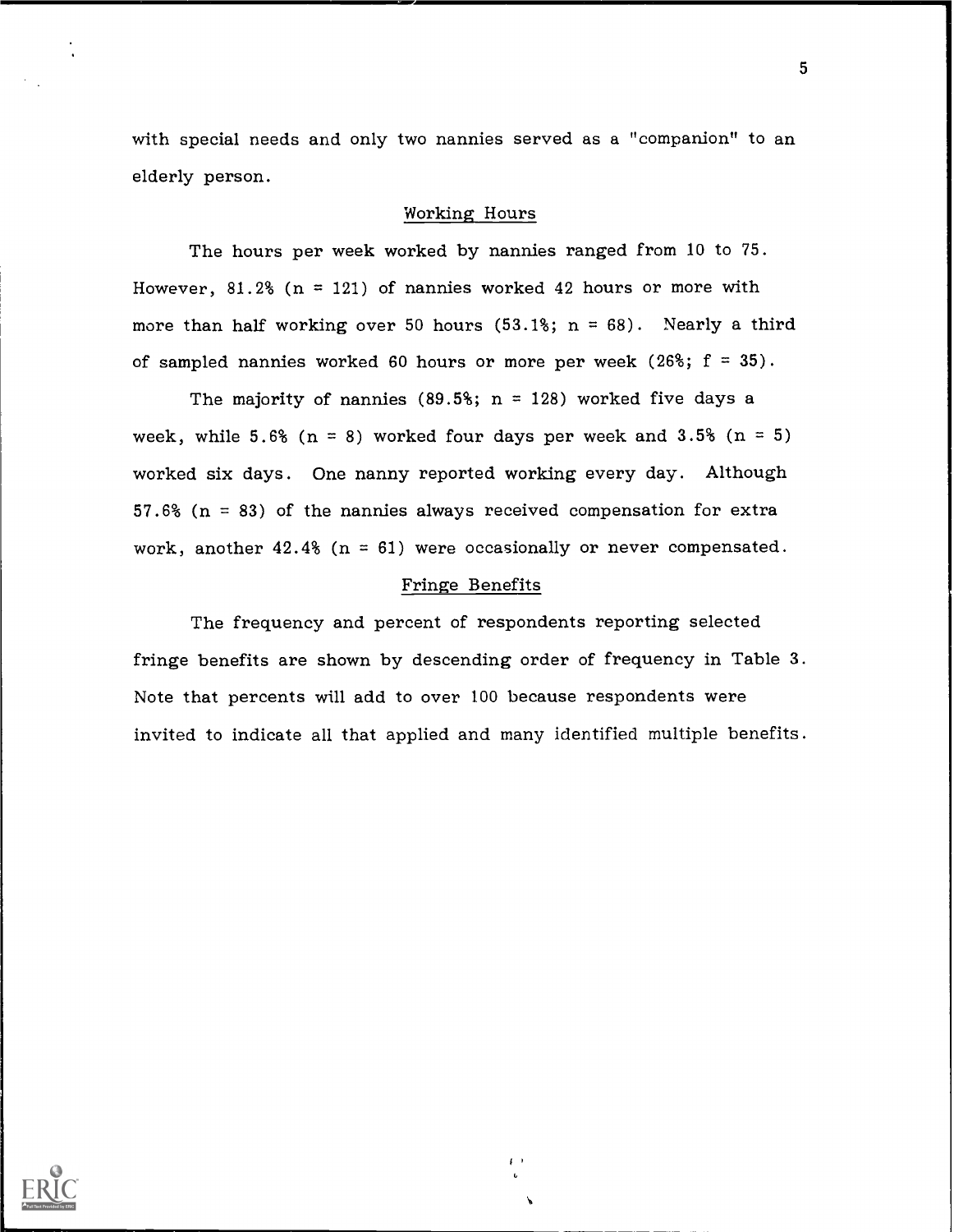| <b>Benefits</b>        | $\underline{n}$ | $\frac{6}{3}$ |
|------------------------|-----------------|---------------|
| Paid vacations         | 127             | 87.6          |
| Paid sick days         | 76              | 52.4          |
| Vacation with family   | 73              | 50.3          |
| Automobile             | 62              | 42.8          |
| Health insurance       | 58              | 40.0          |
| Private apartment      | 29              | 20.0          |
| Medical expenses       | 27              | 18.6          |
| Private phones         | 23              | 15.9          |
| Dental benefits        | 21              | 14.5          |
| Health club membership | 18              | 12.4          |
| Life insurance         | 17              | 11.7          |
| College tuition        | 11              | 7.6           |
| Paid transportation    | 11              | 7.6           |
|                        |                 |               |

# Table 3. Number and percent of selected fringe benefits (percent will add to more than 100) .

# Responsibilities in Addition to Child Care

Nannies reported a variety of responsibilities over and above the traditional one of child care. The number and percent with which activities were indicated are shown in Table 4. Percents will sum to over 100 because respondents were allowed to identify multiple responsibilities .

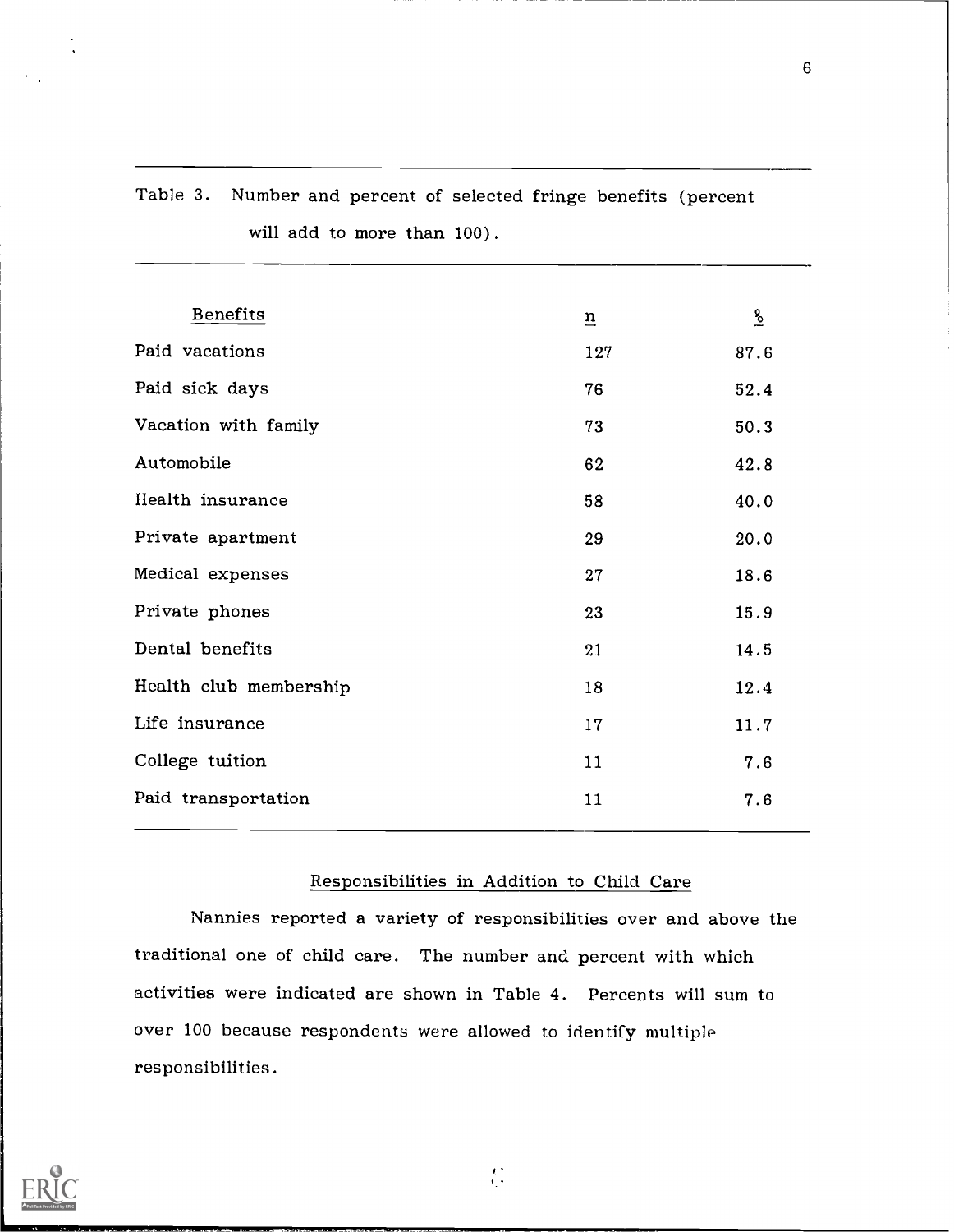| <b>Additional Responsibilities</b> | $\overline{u}$ | $\frac{1}{6}$ |
|------------------------------------|----------------|---------------|
| Cooking for children               | 124            | 85.5          |
| Children's laundry                 | 119            | 82.1          |
| Errands for children               | 109            | 69.0          |
| Accompany children to appointments | 90             | 62.0          |
| Grocery shopping                   | 69             | 47.6          |
| Errands for family                 | 64             | 44.0          |
| Household laundry                  | 58             | 40.0          |
| Cooking for family                 | 55             | 37.9          |
| Schedule appointments              | 55             | 37.9          |
| Housework                          | 49             | 33.85         |
| Caring for pets                    | 44             | 30.3          |
| Yard work                          | 10             | 6.9           |
|                                    |                |               |

Table 4. Number and percent of selected responsibilities other than

child care.

While  $73.7\%$  (n = 101) of the respondents felt they were adequately compensated for job responsibilities besides child care, another 26.3%  $(n = 36)$  did not feel that way.

## Agency

Although  $66.2\%$  (n = 92) of the respondents located their employing family via a nanny placement agency, another  $33.8\%$  (n = 47) were not placed through agencies. The agency-provided services identified by respondents are listed in Table 5.



 $\begin{array}{c} 1/x \\ x^2 \end{array}$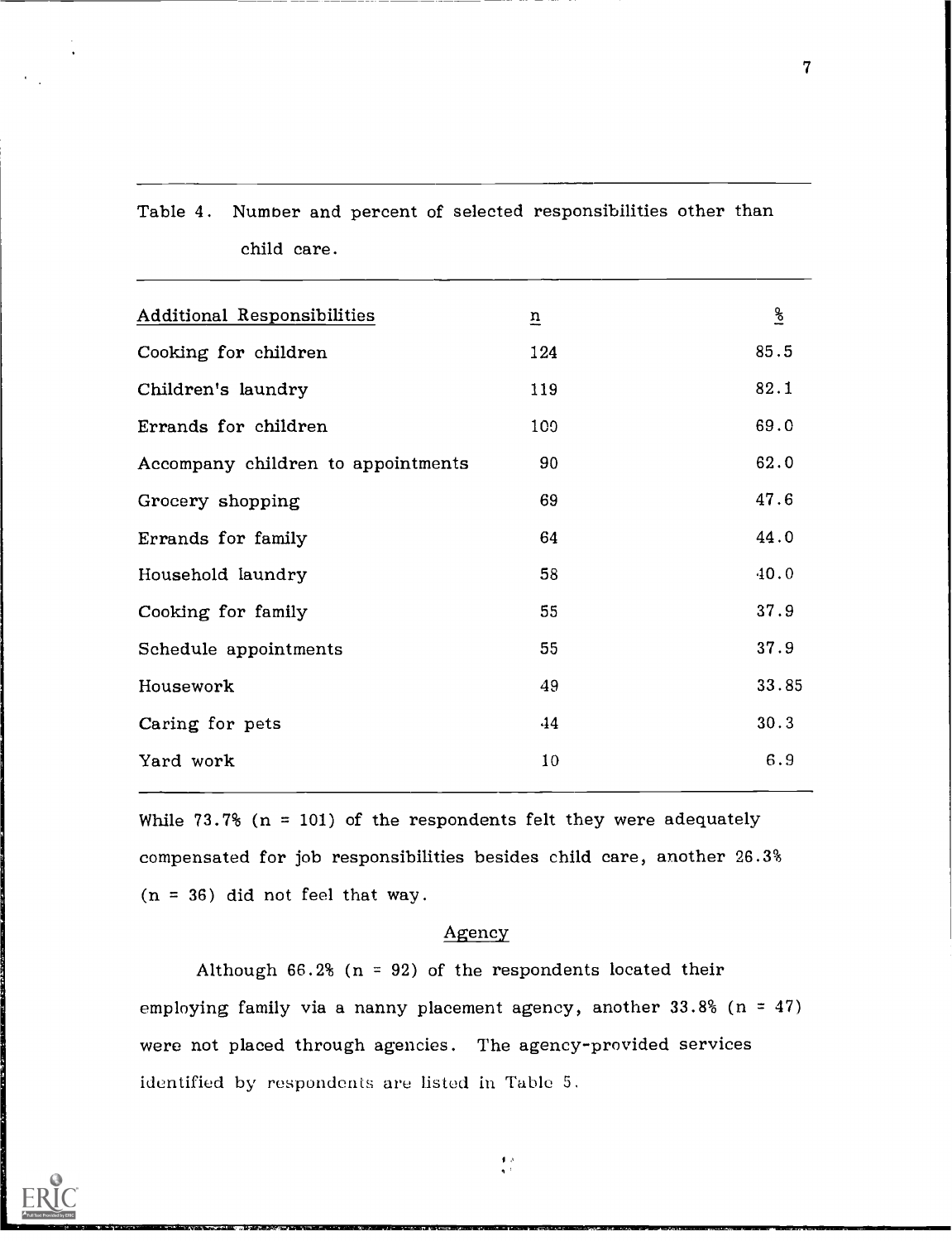|                                            | $\overline{\mathbf{n}}$ | $\frac{8}{6}$ |
|--------------------------------------------|-------------------------|---------------|
| Provided phone numbers of other nannies 36 |                         | 24.8          |
| Gave advice over the phone                 | 32                      | 35            |
| Provided a newsletter                      | 30                      | 33            |
| Sponsored get-togethers                    | 28                      | 30            |
| Introduced you to other nannies            | 20                      | 22            |
| Suggested support group to join            | 13                      | 14            |
| Offered classes                            | 12                      | 13            |
| Called monthly                             | 11                      | 12            |
|                                            |                         |               |

Table 5. Number and percent of nanny placement agency services.

Only  $4.8\%$  (n = 7) of nannies paid fees to nanny placement agencies, which ranged from \$40-\$75; two nannies paid 10% of their weekly salary to agencies. Ninety percent of nannies using a placement agency would use one again.

The majority of nannies  $(62.1\text{m})$ ; n = 87) reported socializing with other nannies in the area. However,  $37.9%$  (n = 53) did not socialize nor meet with other nannies.

The reasons people wanted to become nannies are found in Table 6. Motivating factors are arranged in descending order of the frequency with which they were nominated.

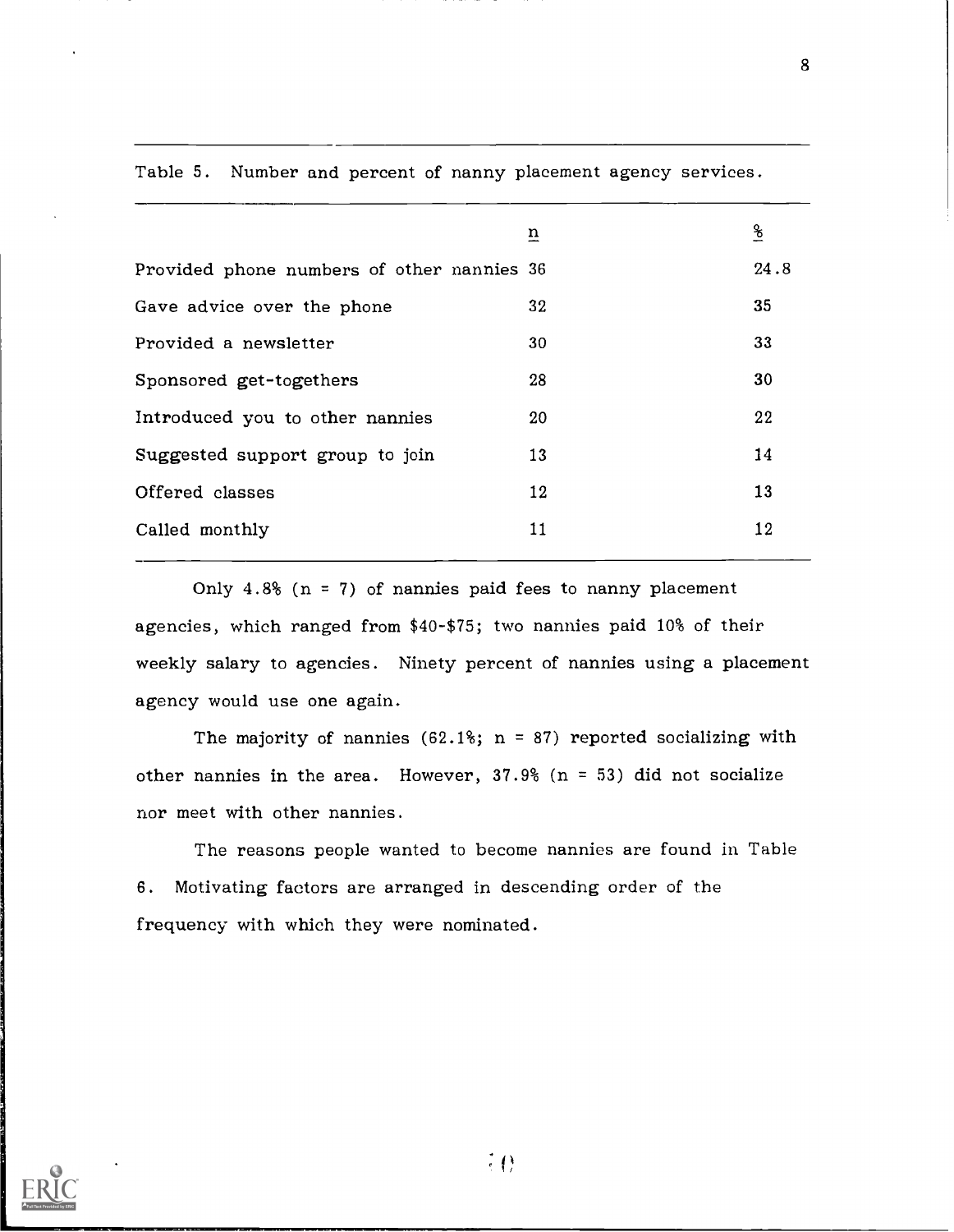|                                  | $\overline{\mathbf{n}}$ | $\frac{6}{5}$ |
|----------------------------------|-------------------------|---------------|
| Like children                    | 46                      | 31.7          |
| No response                      | 40                      | 27.6          |
| Just wanted to be a nanny        | 24                      | 16.6          |
| Other                            | 16                      | 11.0          |
| Stepping stone to something else | 7                       | 4.8           |
| Money                            | 5                       | 3.4           |
| Experience a new culture         | $\boldsymbol{4}$        | 2.8           |
| Geographic location              | 3                       | 2.1           |
|                                  |                         |               |

Table 6. Number and percent of reasons for becoming a nanny.

## Length of Employment

The respondents reportedly worked at their present position an average of 20 months, ranging from 2 months to 84 months. Twentytwo percent of the respondents had worked three years or more with the same family. The majority of nannies reported they had worked for more than two years as a nanny. The nannies in the survey had worked as a nanny for 4 months to 23 years, with 3 years, 4 months being the median. Only 11%  $(n = 16)$  had worked one year or less as a nanny, while 59% ( $n = 85$ ) had been employed as a nanny for 3-10 years. Roughly seventy-six percent had been employed as a nanny for more than two years, while 40% of respondents reported working for more than four years as a nanny. Ten percent reported they had worked in the field more than 6 1/2 years.



rA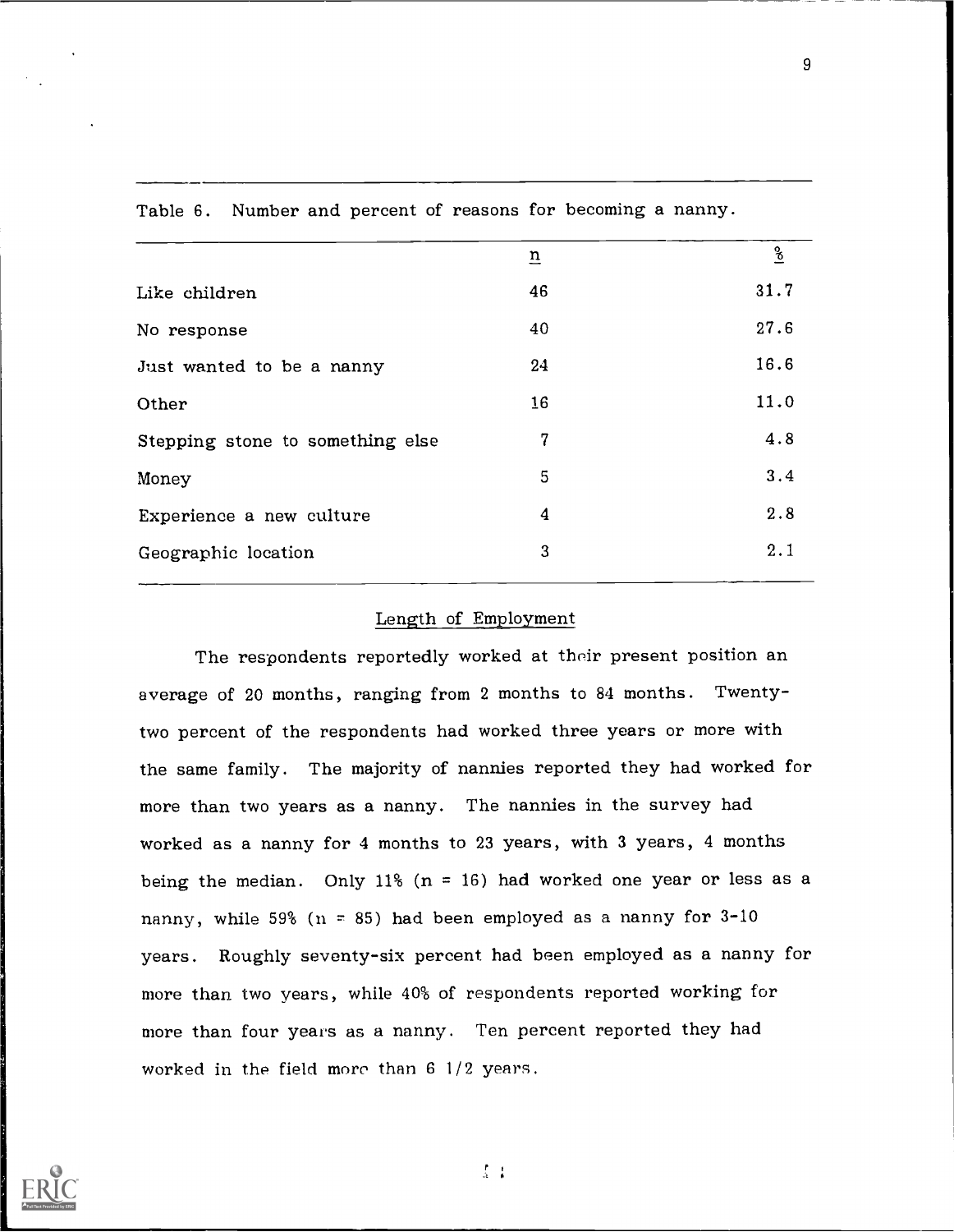## Satisfaction

By the majority of nannies reported general satisfaction with their experience (90.1%;  $n = 127$ ); only ten percent were not satisfied. Levels of satisfaction expressed by respondents are shown below in Table 7.

| Table 7. Nanny satisfaction ratings. |                  |          |  |  |
|--------------------------------------|------------------|----------|--|--|
| Level of Satisfaction                | $\underline{n}$  | <u>%</u> |  |  |
| Very satisfied                       | 56               | 39.7     |  |  |
| Satisfied                            | 61               | 43.3     |  |  |
| Neither satisfied nor dissatisfied   | 20               | 14.2     |  |  |
| Dissatisfied                         | $\boldsymbol{2}$ | 1.4      |  |  |
| Very dissatisfied                    | $\boldsymbol{2}$ | 1.4      |  |  |
|                                      |                  |          |  |  |

A potential source of job dissatisfaction is the fact that the majority (51.8%;  $n = 72$ ). felt that health insurance was either important or very important, while less than half were provided this benefit  $(45.5\text{°}; n = 65)$ . Thus, roughly six percent wanted, but did not receive, health benefits.

## International Nanny Association (INA)

While general satisfaction with the INA is evidenced, a sizable numter were not satisfied. When asked if the INA has improvea its services to you within the past year,  $54.8%$  (n = 68) said yes, the remainder were less sanguine. Although  $66.1%$  (N = 82) of respondents agreed that the INA had improved its communication with them, anothcr

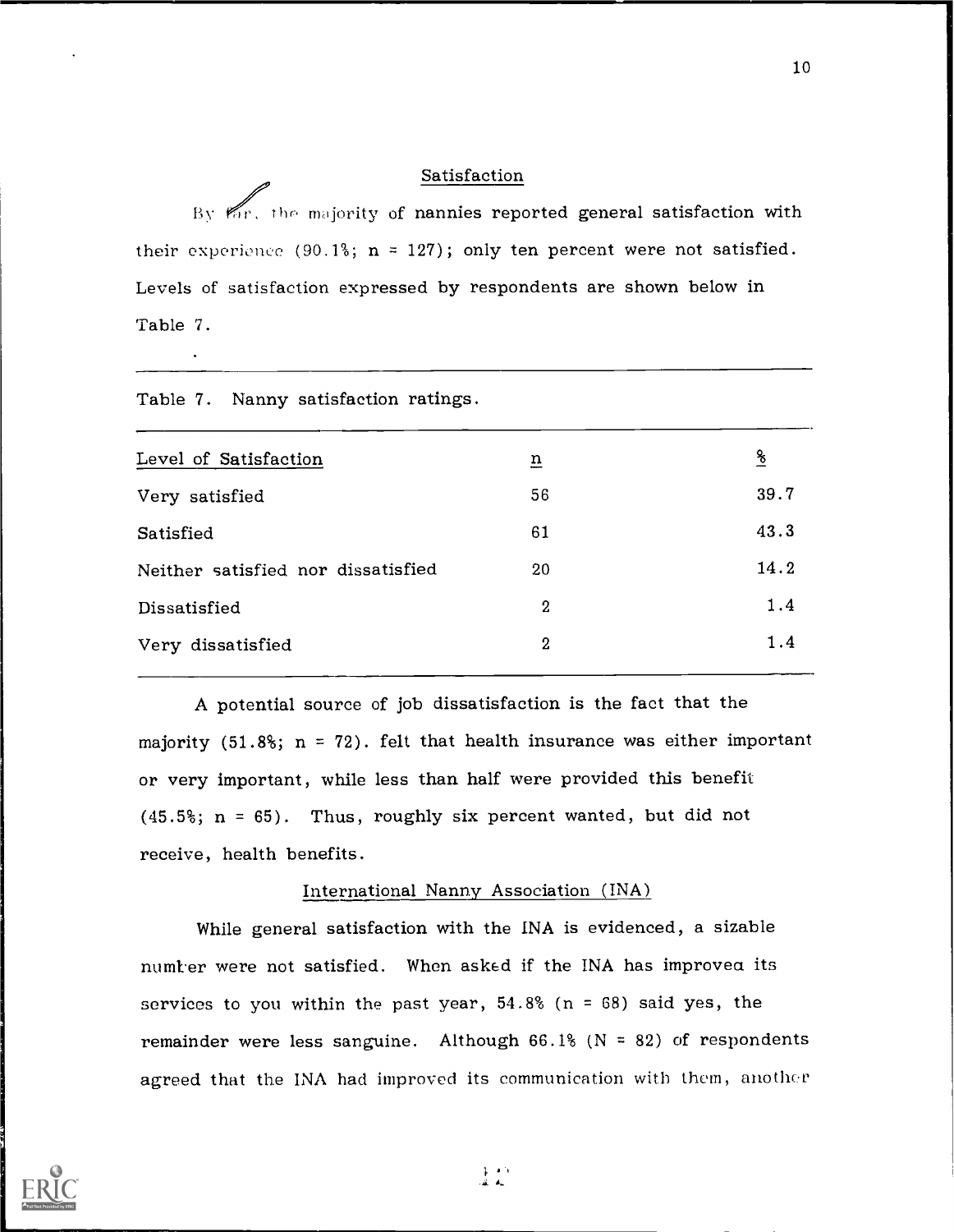$33.9%$  ( n = 42) did not. Twenty-one nannies did not respond to the item.

#### Observations

Nannies are typical of other child care professionals because the majority are female most of the nannies do not have college degrees, but the majority (61.1%) have an A.A. degree, diploma, or nanny child care training. Of those nannies that have bachelor or masters degrees, 50% have the degree in Early Childhood Education/Child Development or Elementary Education.

There is a tremendous salary range (\$136-\$600) but the mean is \$291.22. Although 76.6% of the nannies have social security deducted, another 17.2% do not. You would think this latter percentage would be less since the Zoe Baird hearings this past year. While most of the nannies found their jobs through placement agencies, many of the nannies stated there was little follow-up of nannies by agencies.

Nannies work many hours in a five day work week but only 3.5% of the nannies work six days per week. About one-half (47%) of the nannies work over 50 hours per week and 30% of all nannies worked 60 hours or more. In short, most nannies work more than the typical 40 hour work week but not just providing child care. The majority of nannies also do the children's laundry, cook for children, go to children's appointments and run errands. Other responsibilities performed by 40-49% of the nannies were: grocery shopping, errands for the family, and household laundry.

While nannies did have many fringe benefits there was no one benefit that all nannies received. The majority of nannies did receive paid vacation (87.6%), paid sick days (52.4%), and vacations with their



 $\frac{1}{2}$  ,  $\frac{1}{2}$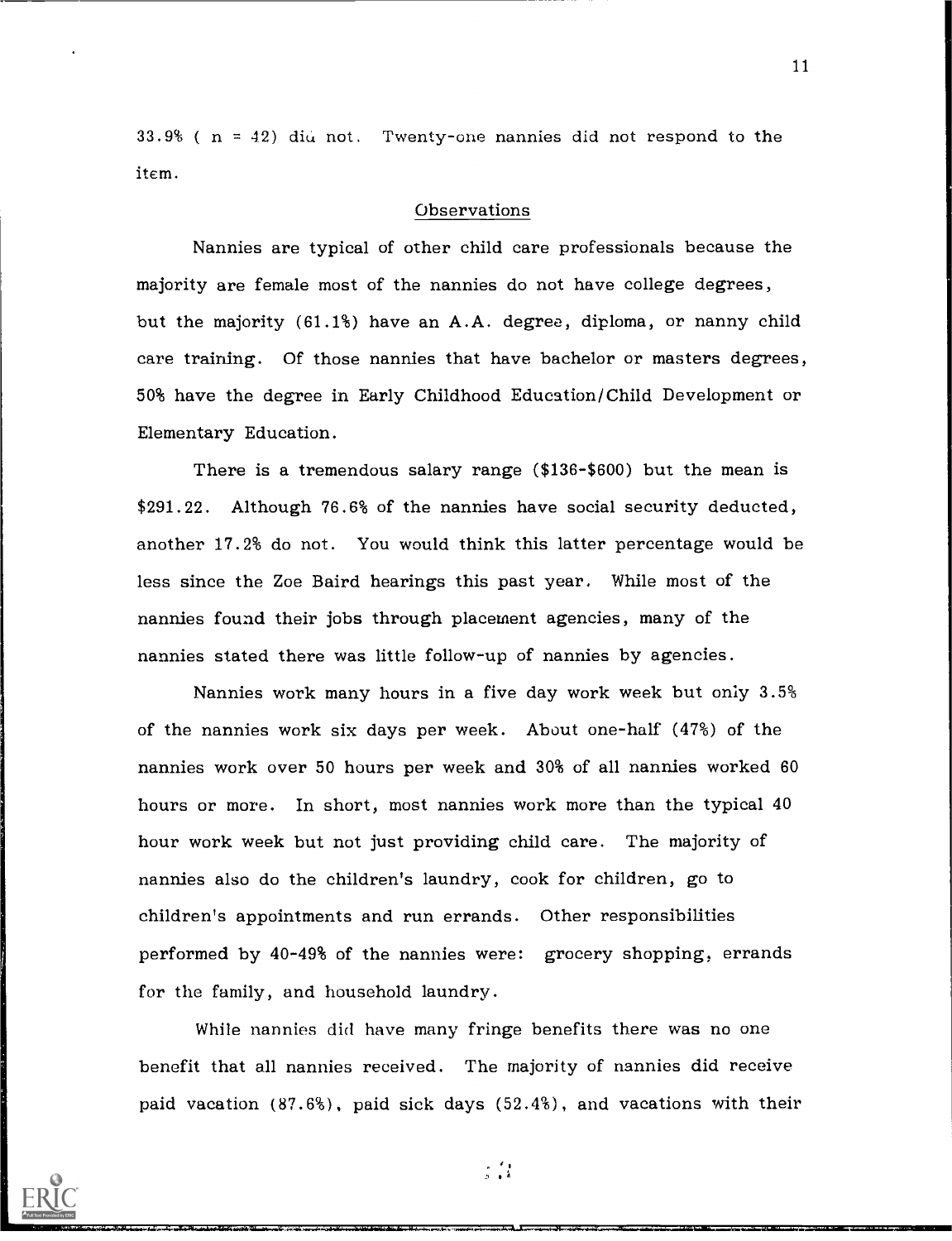families (50.3%). Only 44.8% received health insurance as a benefit. However, 65.7% of the nannies said health insurance was very important to their accepting employment. Obviously some of the 65% did not have health insurance. The most common service provided to nannies (39%) by nanny placement agencies was providing phone numbers of other nannies. Only 33% of the nannies said they received a newsletter from a placement agency and 35% said the placement agency staff gave advice over the phone. The vast majority of nannies (90%) said they would use a placement agency again.

The majority of nannies that are members of the INA ai over 21 and have worked as a nanny for over two years. Many (40%) of the nannies have worked for over 4 years. This shows a commitment to their job or career. They are also very satisfied, with 90% stating they were satisfied or very satisfied and only 10% saying they were dissatisfied.

The INA was a concern to the nannies because 38.6% said the INA had not improved their service in the past year and 29% said the INA had nct improved its communication with them as nannies.

As you can see these are general observations from the data. We have not undertaken any analytic or inferential analyses as yet, deciding to let the data speak for itself at this point. There are a number of interesting results (education, house work, and satisfaction level) that address preferred issues. We hope to follow up on some of these issues by putting the data into a publishable form that will address issues nannies face as they are employed or seek employment as a nanny.



 $T_{\alpha}$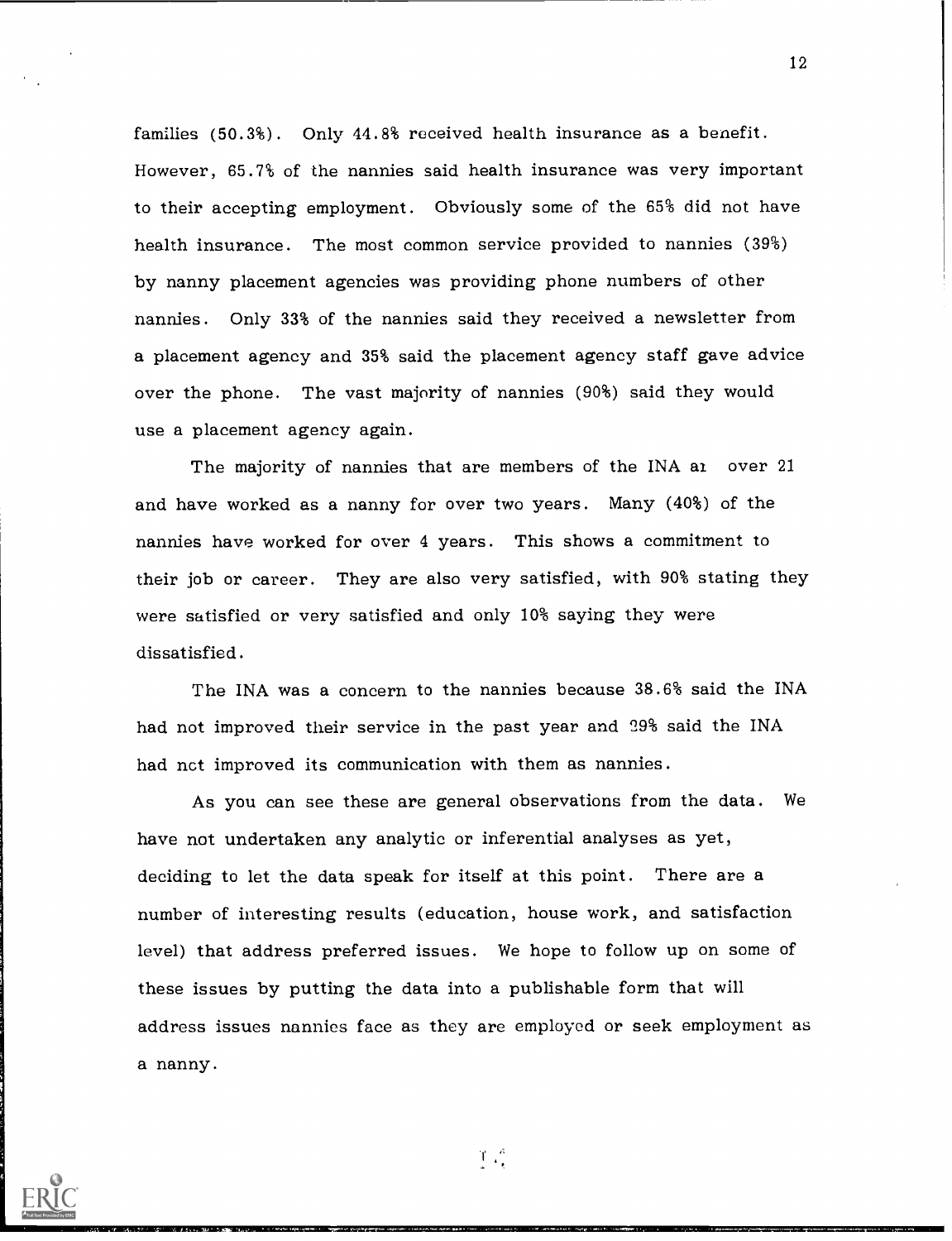### Summary of Issues of Particular Interest to the INA

1. It is worth noting that the INA nanny membership is well educated as a group. Fully 85% of them were either graduates had been to college, or were presently attending.

2. The problems encountered by Zoe Baird during her confirmation process are not rare. Twenty-five respondents (17.2%) were not accruing social security benefits. It may behoove the INA membership to undertake additional public relations and training campaigns to alert families and nannies to the legal problems attending the failure to deduct social security.

3. The use of placement agencies and satisfaction with these services were both remarkably high. There remained room for growth, however, in both use and satisfaction. The current data may be useful to the agency as a baseline against which to compare future efforts.

4. The professional lives of nannies can only be characterized by long hours and multiple responsibilities. The relationship, if any, between hours worked and satisfaction is not yet established, but deserves specific attention from researchers. Many nannies were working overtime hours, roughly half reportedly sans compensation (42%).

5. By far, the great majovity of nannies were responsible for more than child care. Specifically, four out of five nannies cooked and laundered for children under their care. Other commonly-reported activities were running errands (69%), taking children to appointments (67%), and grocery shopping for the family (48%).



고루고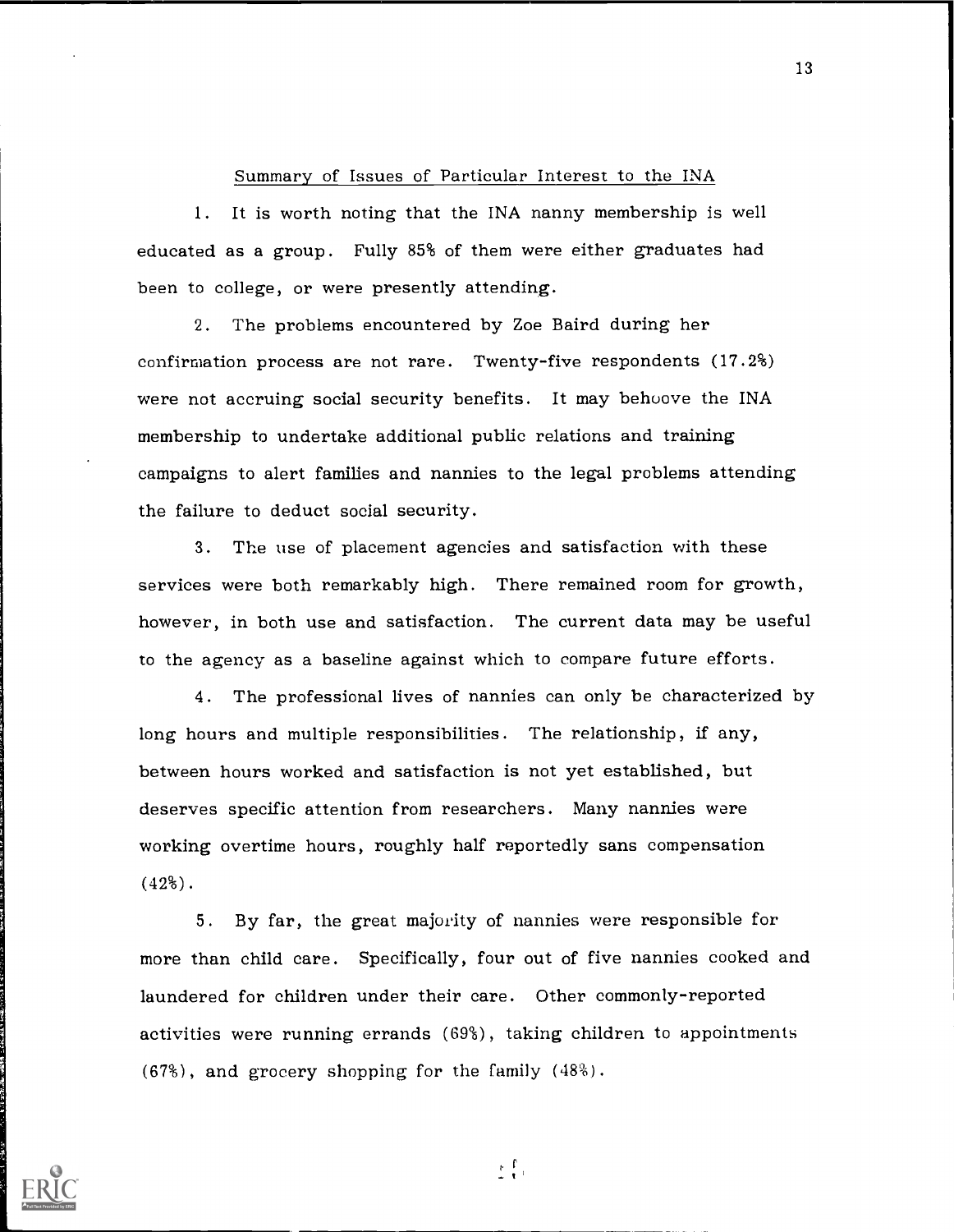6. A variety of fringe benefits were reported. However, a potential problem area for nannies is health insurance; more respondents considered it an important aspect of employment than were actually receiving it. Only half received paid sick days and very few received dental benefits.

7. Nannies go into their work because they like children and/or the idea of child-care work. In this, the position of nanny is clearly in the child-care industry.

8. Conflicts between parental and nanny discipline and authority along with long hours were consistently rated as the most troubling and difficult aspects of the job. In addition, nannies found communication with parents to often be problematic.



 $\lambda$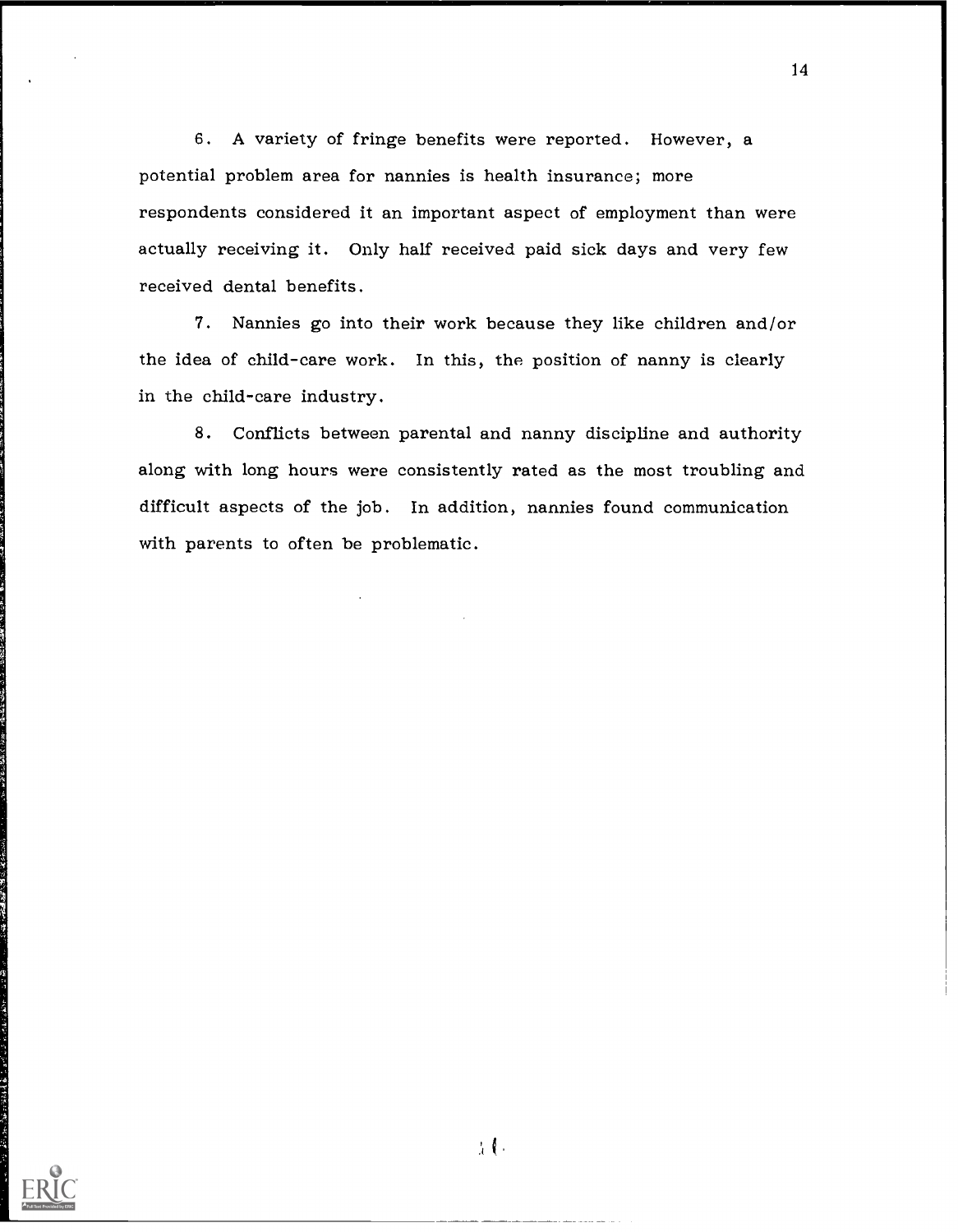#### Written Comments from the Survey

The most difficult aspect of being a nanny (last question, #37) is listed below:

Lack of discipline or different discipline style the child receives

from the parent - 23 Long hours  $-17$ Communication with parents  $-17$ Nothing - 13 Knowing how hard it will be to leave the children when contract ends - 11 Very isolating - 10 Juggling my life to fit into children's schedules for doctor appointments, parks, and after school activities  $-5$ Having parents work out of the home - 5 Privacy and frecdom - 5 I stayed because of the children - 4 Handling child's emotional problems effectively - 4 Parents' understanding of child's developmental needs - 4 Keeping children safe - 3 Meeting other people outside of your job - 3 Low pay  $-2$ No benefits - 2 Family is not very organized or neat  $-2$ On call 24 hours a day, 5 days a week - 2 Distance from home - 2 Having a friendship rather than a working relationship with my family - 2

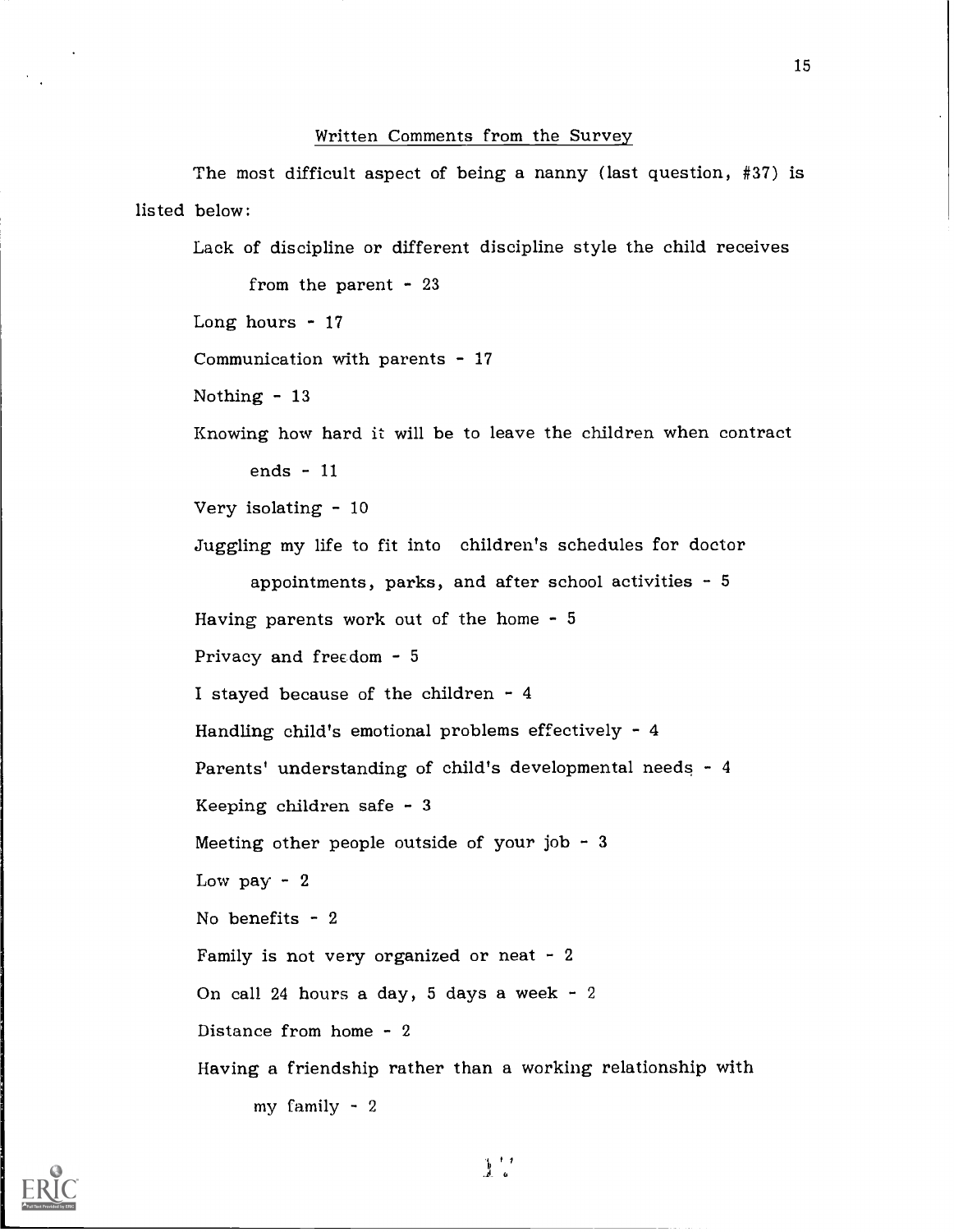Getting too attached to the children  $-2$ Birth of new baby - 2 Being taken advantage of by parents - 2 Parents not returning home on time - 2 Not asked if nanny married - 1 INA should print job openings because not all agencies are good - 1 Parents favored one child - 1 Rough at first, but okay now (one year later)  $-1$ No place to go after working as live-in nanny -1 Fitting into a new family  $-1$ Not having a local support system  $-1$ Being the third parent during the day and relinquishing this role at night  $-1$ Working with nanny placement agencies that are rude - <sup>1</sup> Not getting reimbursed for using my car for taking children to doctor appointments, parks, and after school activities - 1 Not getting reimbursed for money spent on children. I had to keep every receipt or not be reimbursed.  $-1$ 

16

No help when child was sick - 1

No friends my own age - 1

Working with two ADHD children - 1

Parents asking me at last minute to care for children on

evenings off  $-1$ 

Being viewed as a professional - 1

Parents don't have time for children - <sup>1</sup>

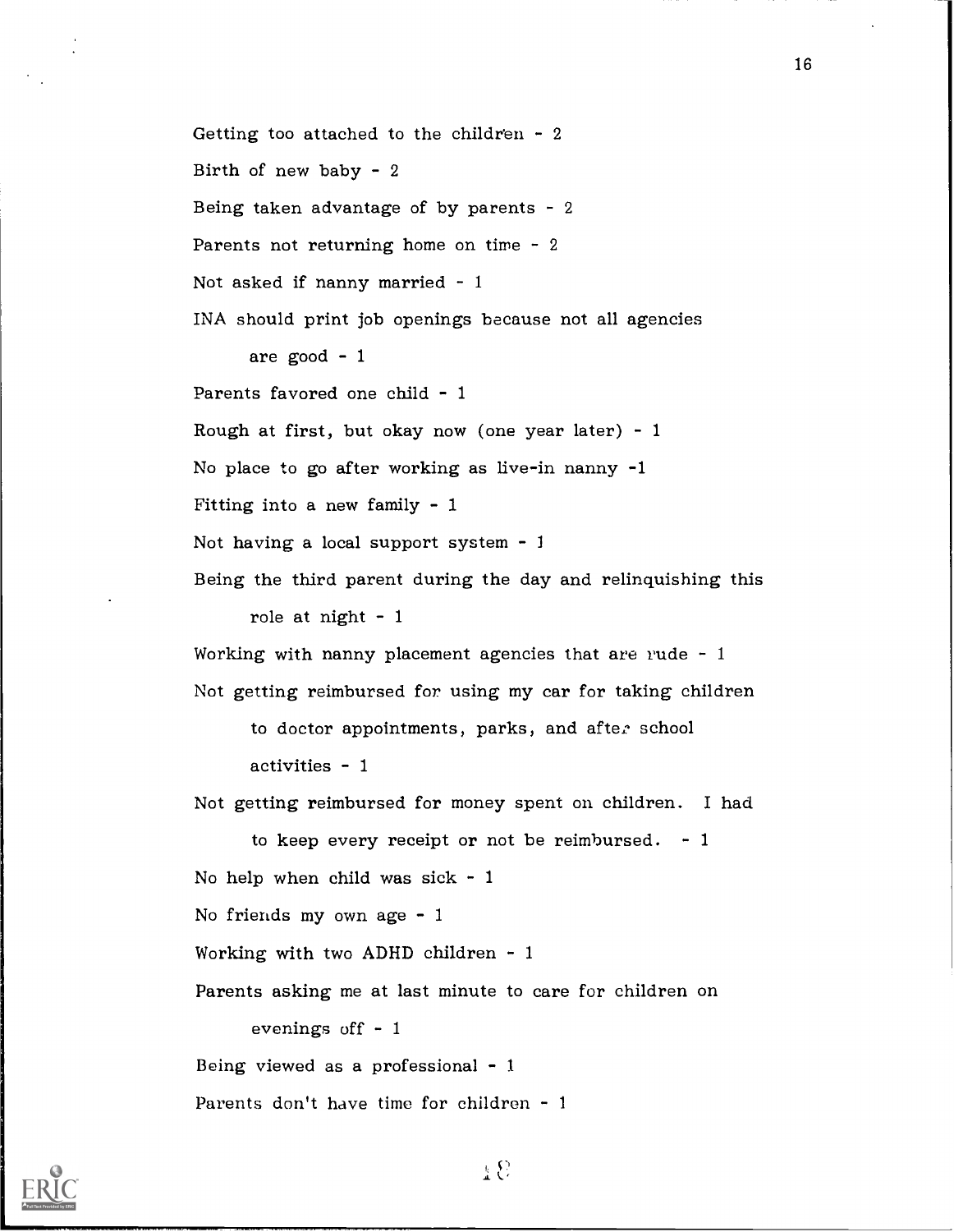No social life because of hours - <sup>1</sup> Food allergies the child has  $-1$ "Compared to teaching, this job is a piece of cake. However, no time for myself to develop other interests - college, health  $clubs - 1$ Staying home all day - 1 No time to take care of my personal business  $-1$ Getting help from  $INA - 1$ Jealousy of parents because nanny has often "raised" the children - 1 Feeling of not being appreciated by the employer  $-1$ Being able to find a job as a nanny that fit my experience, skills, and training as a nanny - 1 New parents  $-1$ Dealing with children whose parents were gone for months and are home a short time before leaving again - 1 Four children with pacifiers and bottles  $-1$ Public views us, nannies, as housekeepers/also people with no training call themselves nannies and it hurts the profession - 1 Family divorce - <sup>1</sup> Irregular payment of salary - <sup>1</sup>

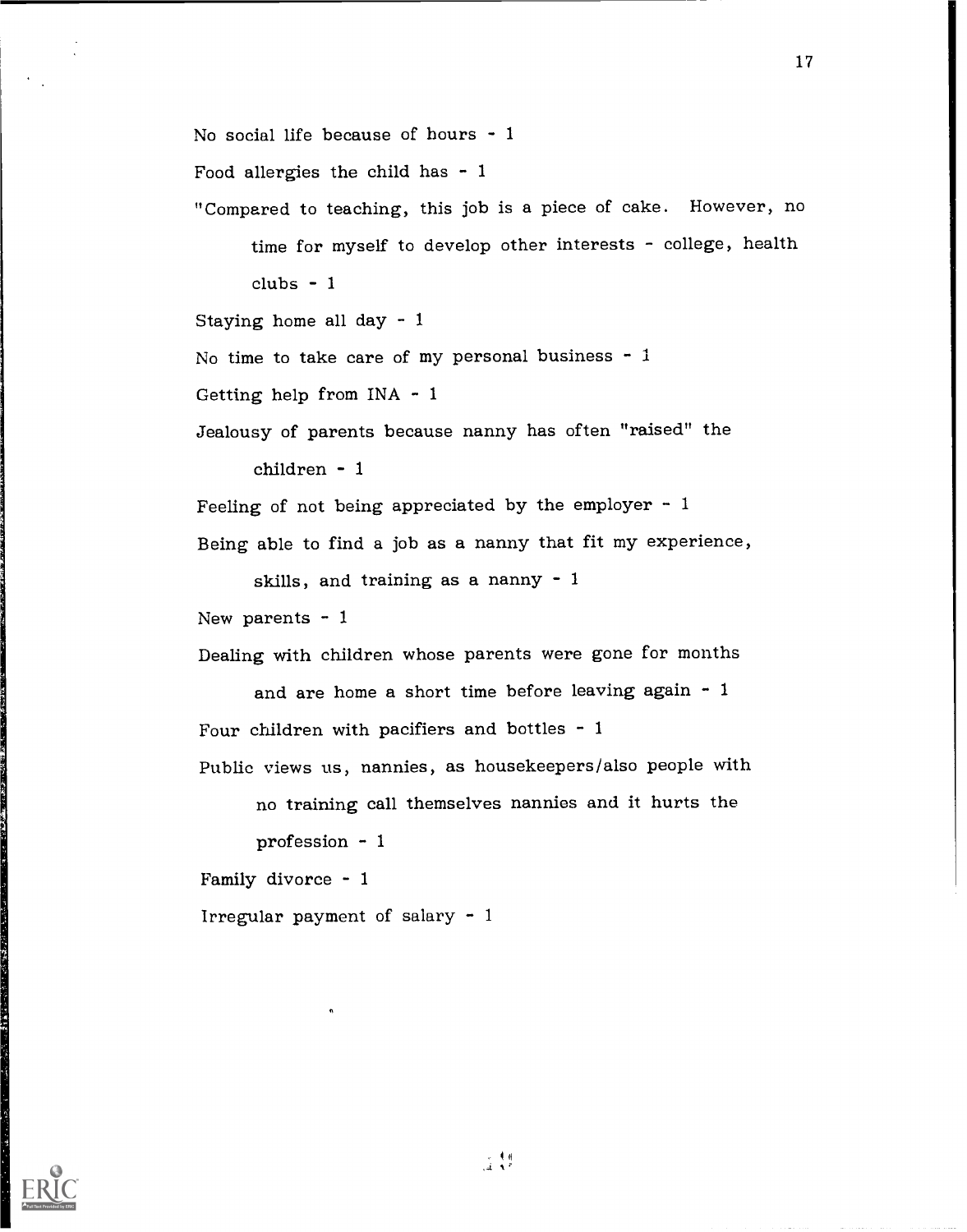# Working Status of Employers (18)

Single parent working mother - 6 Father works, mother does not - 4 Father works, girlfriend at home - 1 Single parent working father - 1

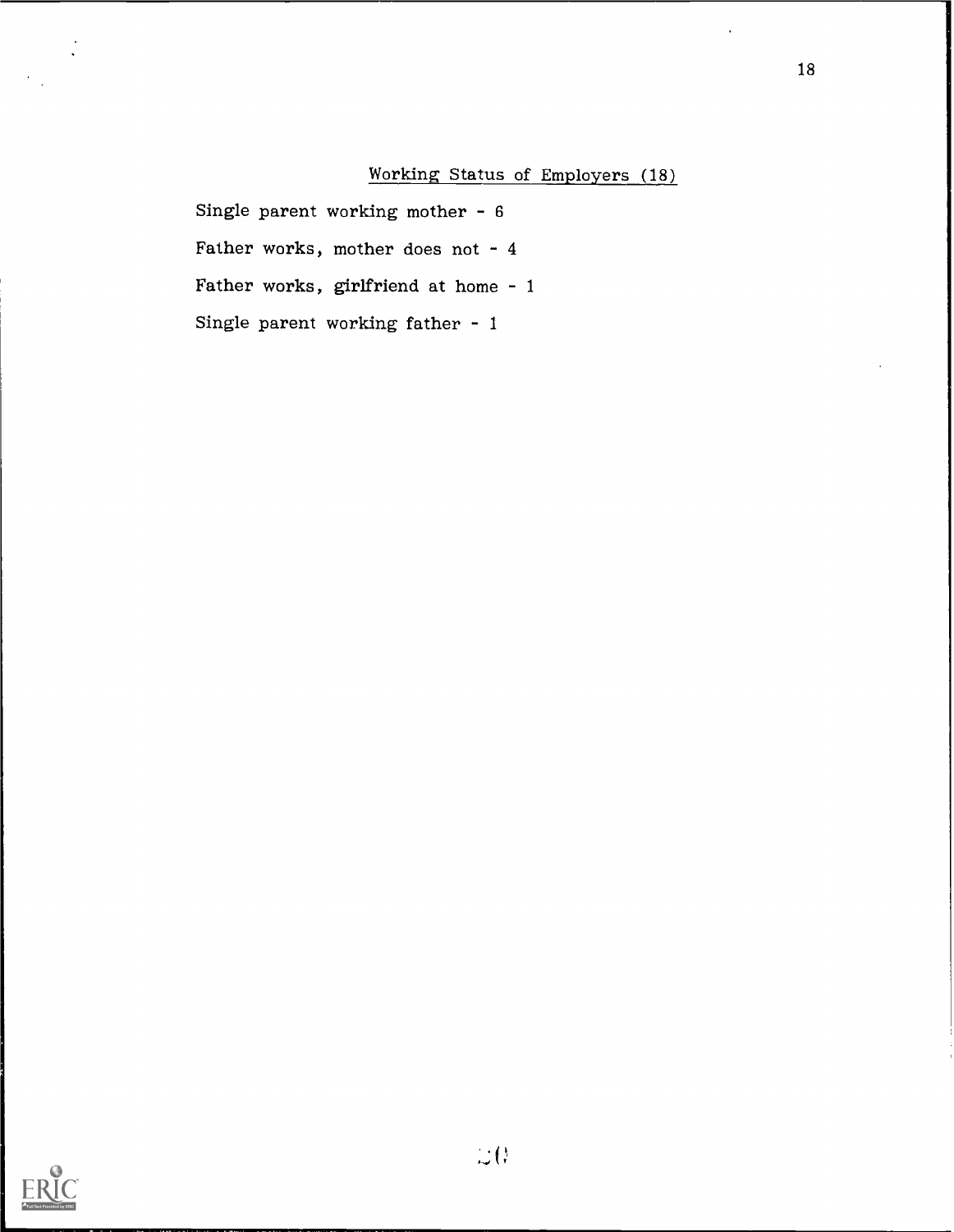Gas money or car - 8 Paid holidays  $-7$ Frequent bonuses  $($1,250$  one said) - 5 INA Conference - air fare and fees - 4 Paid air fare - 3 Auto insurance - 3 Child Care Conferences paid - 3 Use of their computer - 2  $OB/GYN$  visit free, birth control free - 2 Pool facility - 2 Partial paid private line - 1 Days off for college classes  $-1$ Membership in local art museum - 1 IRA contribution - 1 Passes to Amusement Park and Sea World - 1 First class travel - I My boyfriend lives in with me - 1 Low interest loans - 1 Long distance phone calls paid for by family  $-1$ Maid service for my apartment  $-1$ Overtime pay - <sup>1</sup>  $1/2$  health insurance - 1 Paid CPR classes - 1 Use of their car  $-1$ Raise every six months - <sup>1</sup>

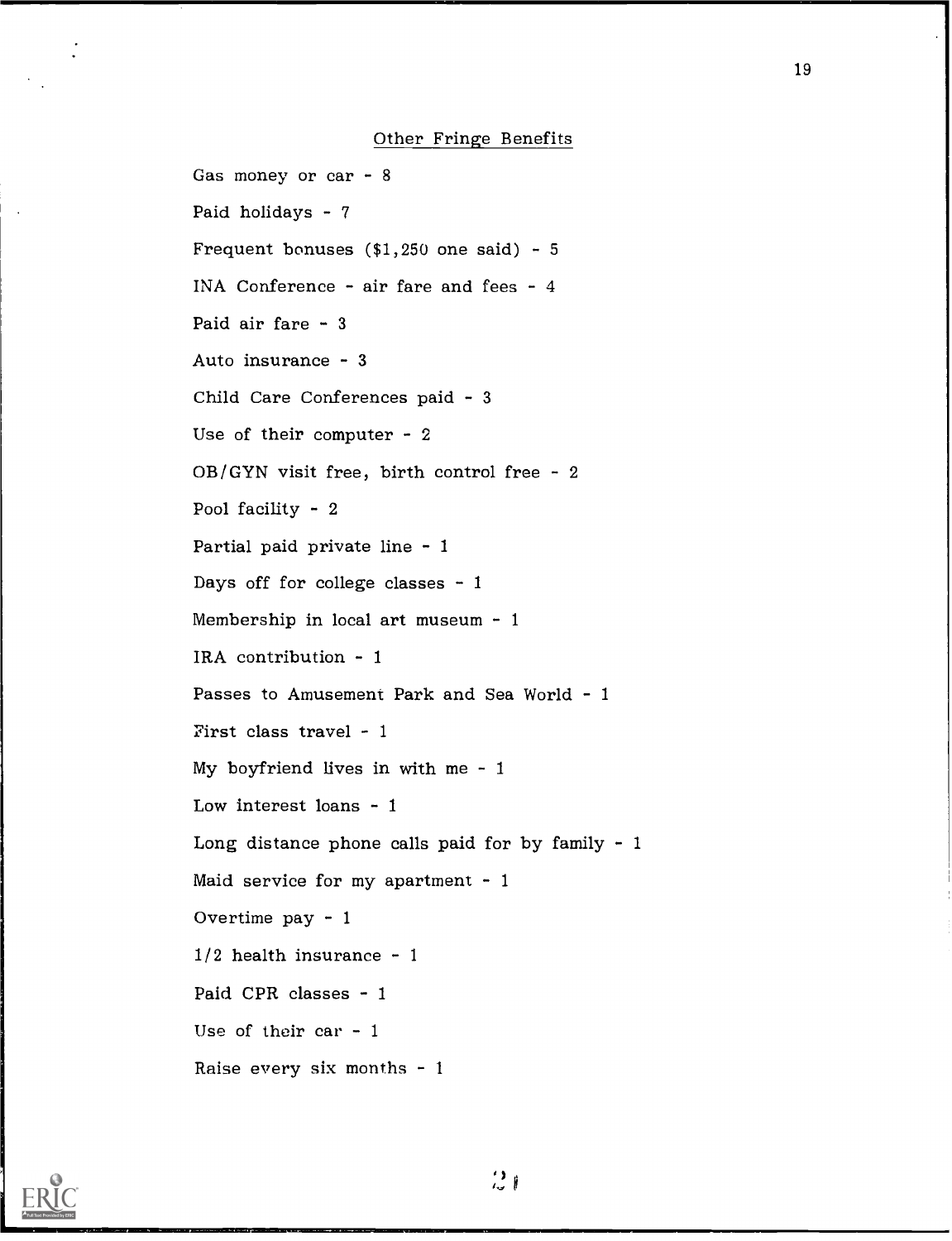# Extra Job Responsibilities (22)

Transporting children to all extracurricular activities - 10 Managing cleaning staff/housekeeper - 5 Pay bills twice a month  $-3$ Housework for children only - 3 Purchase children's clothes - 3 Shopping for children - 2 Cooking for family and their friends at parties and holidays - 2 Mending and sewing - 2 Cook once a week for family - 1 Supervise laborers at the house - 1 Attend Teacher Conferences - 1 Homework - 1 Supervising gardening staff - 1 All cleaning in a  $33$ -room estate  $-1$ 

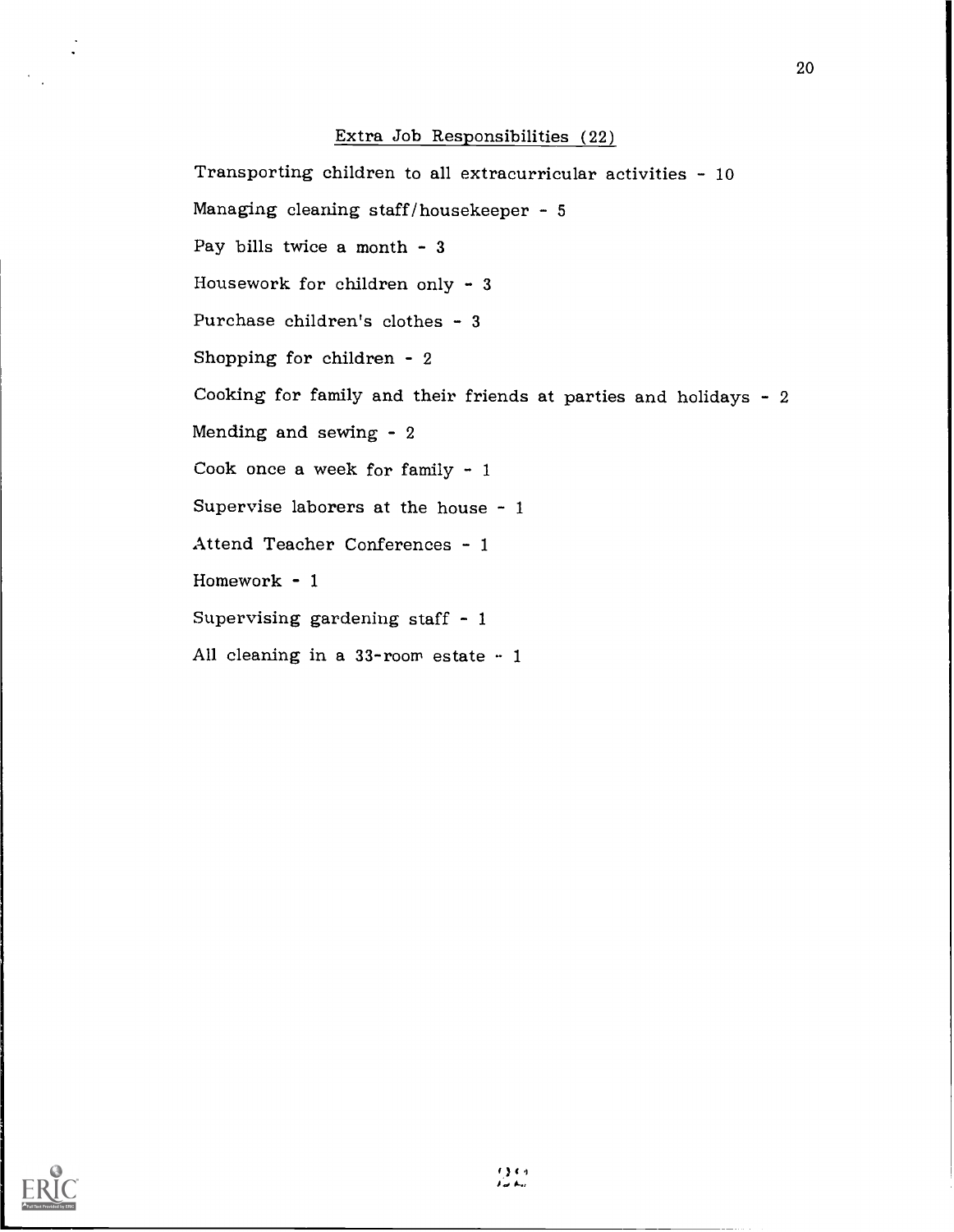# Placement Agency Contact (25a)

No help - 6

Called once when I arrived - 5

Sent Christmas card - 2

Had family evaluate me - 2

Weekly reports sent to agency on my performance  $-1$ 

Called three times a week - 1

Called three times first year - 1

They did nothing for myself or family - 1



21

.<br>ا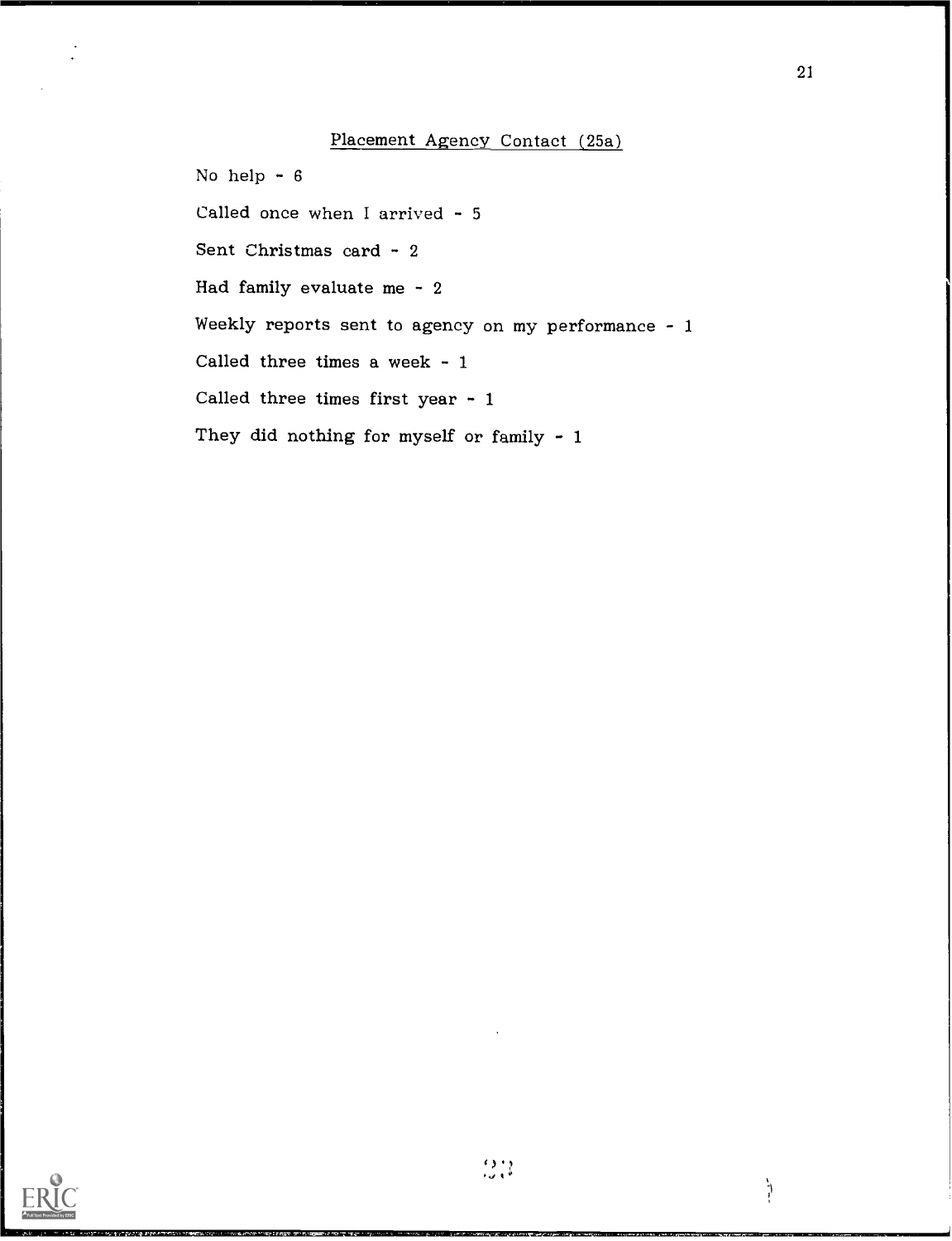No, I Would Not Use Placement Agency Again (25c)

Will find my own family by networking, not using a placement

agency  $-1$ 

Calls not returned when I needed help - <sup>1</sup>

No support - "will never use an agency again" - 1

Family complained to me about poor quality of agency - <sup>1</sup>

Check agency to see if they are to help people (families) or help

nannies - 1

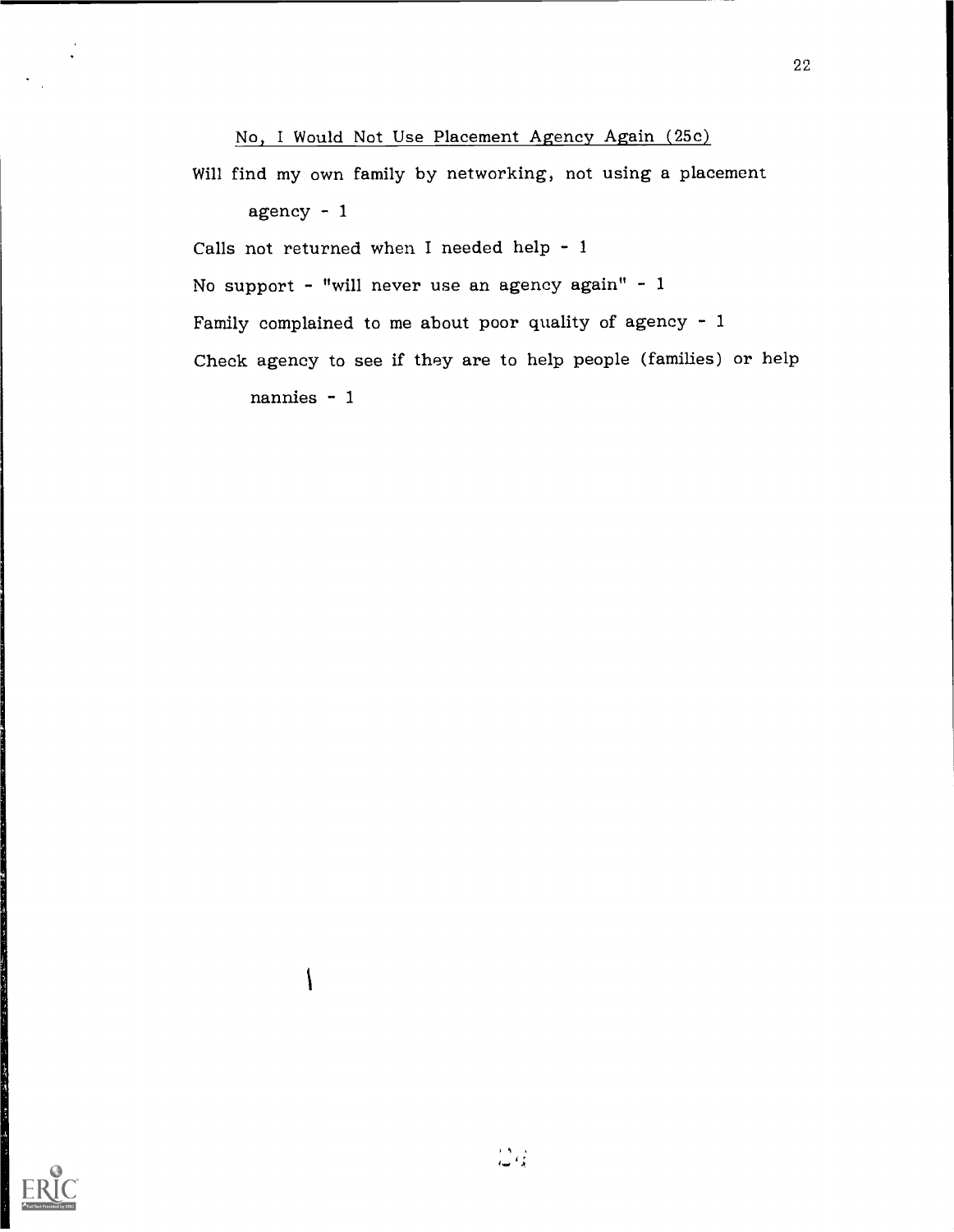Other Reasons for Becoming a Nanny

Many reasons - not just one -  $5$ Break from teaching - 2 This is my career - 2 Liked one-on-one with children, not day care - 2 I was desperate for money - 1 Money  $-1$ Because a friend was doing it  $-1$ Health - had to move from previous job and city -  $1$ Needed a change - 1 I got tired of teaching in Texas public schools - wanted more freedom and less bureaucracy - 1 No teaching job available  $-1$ Burn-out from social work position - 1 Gain experience for being a parent in the future  $-1$ Did not want to teach anymore - break - 1 Stepping stone to another job  $-1$ Want to start school for Nannies and need experience - 1 Liked one-on-one with children, not like day care - 1 To teach on a more personal level - 1 Didn't like day care work - 1 Allow me to work on masters in ECE - <sup>1</sup> I'm married, live in own house and it works out great  $-1$